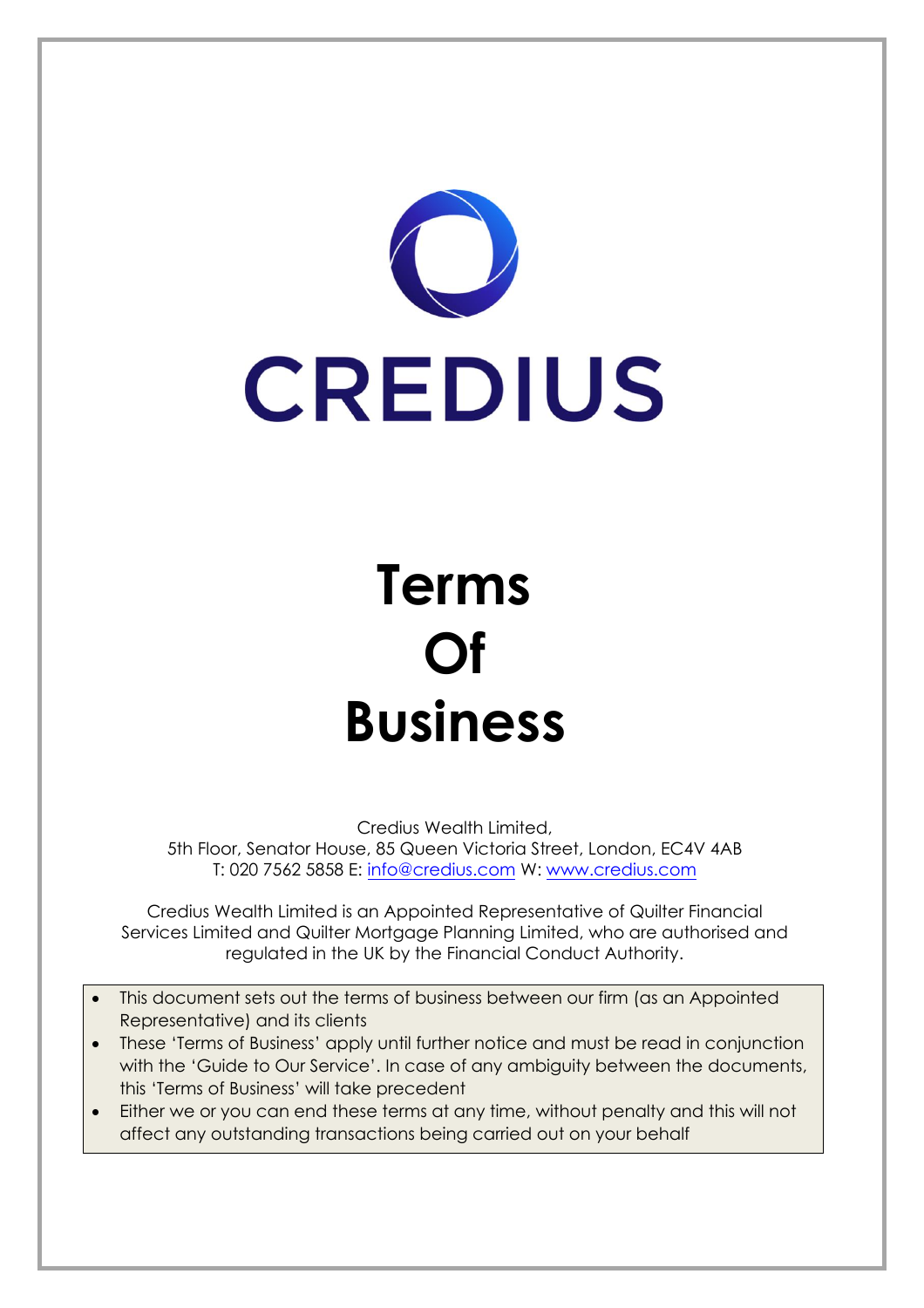# **Contents**

| INVESTMENT FEES - AD HOC / WHERE NO ONGOING SERVICE IN PLACE  15 |  |
|------------------------------------------------------------------|--|
|                                                                  |  |
| OTHER IMPORTANT INFORMATION WE FEEL YOU OUGHT TO KNOW  17        |  |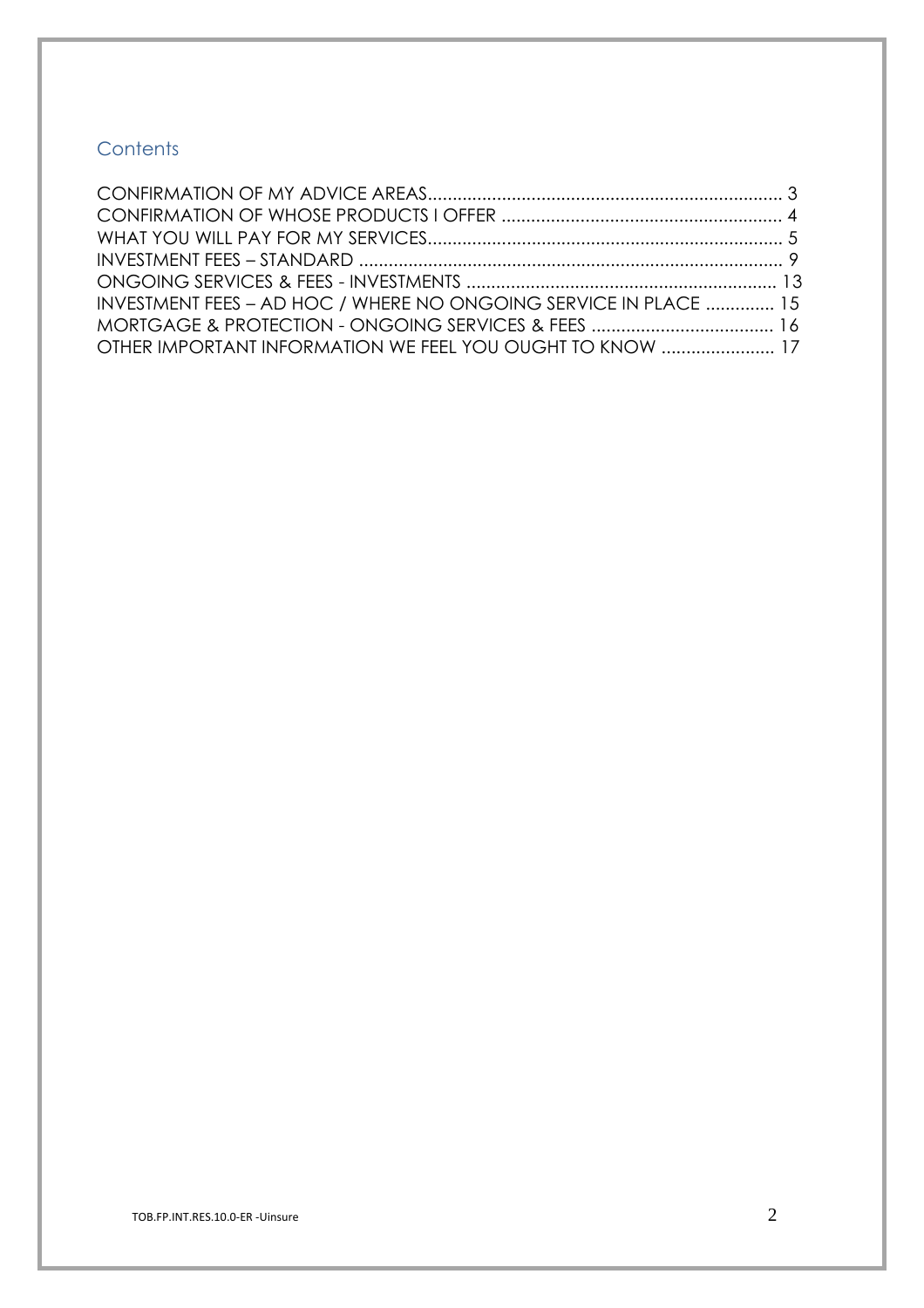# **CONFIRMATION OF MY ADVICE AREAS**

| Insurance                                    |                                                                                                                                                                                                                                                                  |  |  |
|----------------------------------------------|------------------------------------------------------------------------------------------------------------------------------------------------------------------------------------------------------------------------------------------------------------------|--|--|
| V                                            | I will advise and make a recommendation for you after I have assessed<br>your needs for Life Assurance, Critical Illness, Income Protection, Accident<br>Sickness & Unemployment, Home Insurance, and Private Medical<br>Insurance as an insurance intermediary. |  |  |
|                                              | You will not receive advice or a recommendation from me. I may ask<br>some questions to narrow down the selection of products that I will<br>provide details on. You will then need to make your own choice about<br>how to proceed.                             |  |  |
| Mortgages                                    |                                                                                                                                                                                                                                                                  |  |  |
| V                                            | I will advise and make a recommendation for you after I have assessed<br>your needs.                                                                                                                                                                             |  |  |
|                                              | You will not receive advice or a recommendation from me. I may ask<br>some questions to narrow down the selection of products that I will<br>provide details on. You will then need to make your own choice about<br>how to proceed.                             |  |  |
|                                              | Investment                                                                                                                                                                                                                                                       |  |  |
| V                                            | Advice – I will advise and make a recommendation for you after I have<br>assessed your needs.                                                                                                                                                                    |  |  |
|                                              | No advice – You will not receive advice or a recommendation from me. I<br>may ask some questions to narrow down the selection of products that I<br>will provide details on. You will then need to make your own choice about<br>how to proceed.                 |  |  |
| Lifetime Mortgage and Home Reversion Schemes |                                                                                                                                                                                                                                                                  |  |  |
| ٦                                            | I will advise and make a recommendation for you on lifetime mortgages<br>and home reversion schemes after I have assessed your needs.                                                                                                                            |  |  |
|                                              | You will not receive advice or a recommendation from me. I may ask<br>some questions to narrow down the selection of products that I will<br>provide details on. You will then need to make your own choice about<br>how to proceed.                             |  |  |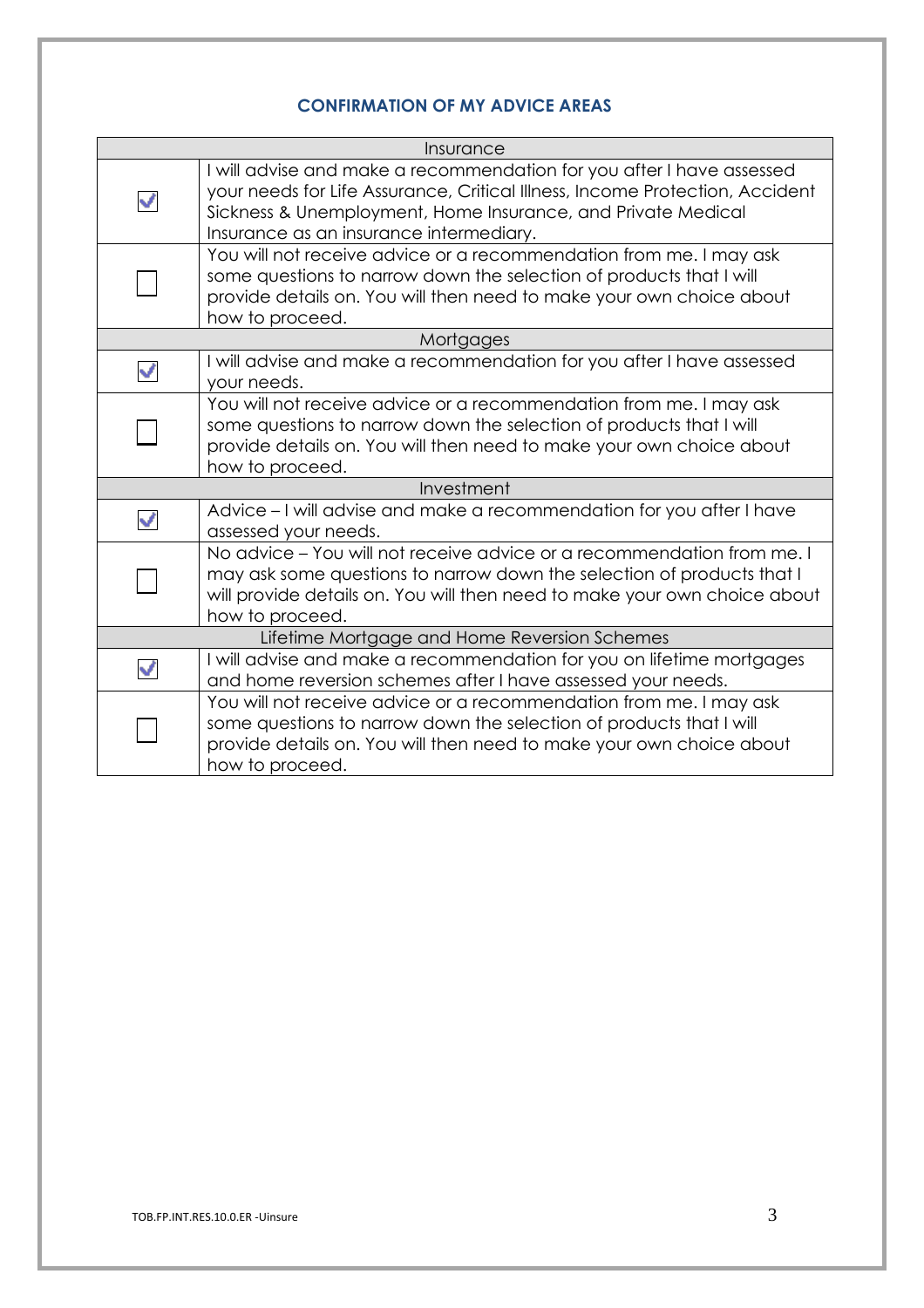# **CONFIRMATION OF WHOSE PRODUCTS I OFFER**

|            | <b>Insurance</b>                                                                                                                                                                                                                                   |  |  |
|------------|----------------------------------------------------------------------------------------------------------------------------------------------------------------------------------------------------------------------------------------------------|--|--|
|            | We offer Life, Critical Illness, Private Medical Insurance, Income<br>Protection, Whole of Life and General Insurance products from a range of<br>insurers.                                                                                        |  |  |
| V          | We offer products from the whole of the market based on a fair and<br>personal analysis of the market for Private Medical Insurance.                                                                                                               |  |  |
| V          | We offer products from a range of insurers based on a fair and personal<br>analysis of the market for Life Assurance, Critical Illness, Income Protection<br>and Whole of Life. Ask us for a list of insurers we offer insurance from.             |  |  |
|            | We offer General insurance* products from Uinsure<br>*If Uinsure cannot insure you for Buildings and Contents, we may use a<br>range of other providers.                                                                                           |  |  |
|            | Mortgages                                                                                                                                                                                                                                          |  |  |
|            | <b>Residential</b><br>We offer a mortgage review service that is representative of the whole of<br>the market, but not deals that you can only obtain by going direct to a<br>lender.                                                              |  |  |
|            | We do not provide advice on 2nd charge mortgages or bridging loans.<br>Where customers have a need for these types of loan we will refer you to<br>a specialist broker.                                                                            |  |  |
|            | Business Buy to Let & Consumer Buy to let<br>We offer a mortgage review service that is representative of the whole of<br>the market, but not deals that you can only obtain by going direct to a<br>lender.                                       |  |  |
|            | We do not provide advice on 2nd charge mortgages or bridging loans.<br>Where customers have a need for these types of loan we will refer you to<br>a specialist broker.                                                                            |  |  |
|            | We only offer mortgages from a limited number of lenders.                                                                                                                                                                                          |  |  |
|            | We only offer mortgages from a single lender                                                                                                                                                                                                       |  |  |
| Investment |                                                                                                                                                                                                                                                    |  |  |
|            | Independent advice - My recommendation will be based on a<br>comprehensive and fair analysis of the market and include a sufficient<br>range of financial instruments, structured deposits and other retail<br>investment products.                |  |  |
|            | Restricted advice - My recommendation will be limited to suitable<br>investment and pension products from a panel of leading investment<br>companies. I will be happy to provide you with a list of the companies on<br>the panel at your request. |  |  |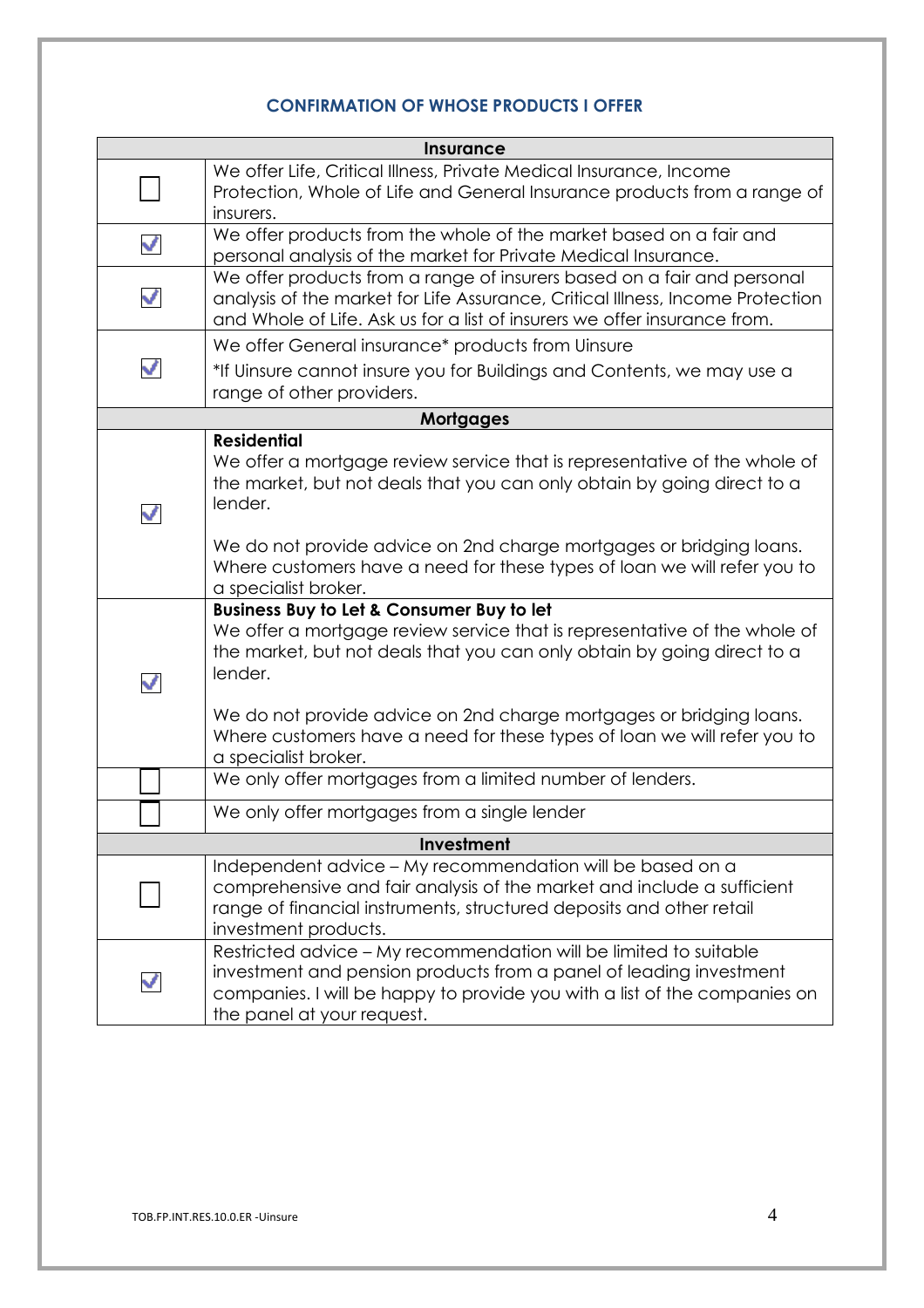| Lifetime Mortgage and Home Reversion Schemes |                                                                                                                                                            |  |
|----------------------------------------------|------------------------------------------------------------------------------------------------------------------------------------------------------------|--|
| M                                            | I offer lifetime mortgages and home reversion plans from the whole<br>market.                                                                              |  |
|                                              | I only offer lifetime mortgages and home reversion plans from a limited<br>number of lenders. Ask me for a list of the companies I offer products<br>from. |  |
|                                              | I only offer lifetime mortgages and home reversion plans from a single<br>lender.                                                                          |  |

## **Unregulated Mortgages**

It is important to point out that not all mortgage loans and services are regulated by the Financial Conduct Authority. Some of the advice and services we provide may relate to loans which are either unregulated or have limited consumer protection.

We will confirm to you if any product we are recommending is not regulated by the FCA.

You should note that if we are arranging a "Buy-to-Let" mortgage for you, it is very important to understand that very few Buy-to-Let mortgages are regulated by the Financial Conduct Authority (FCA).

We will confirm to you if any product we are recommending is a Business Loan; a Business Buy-to-Let; or a Consumer Buy-to-let loan.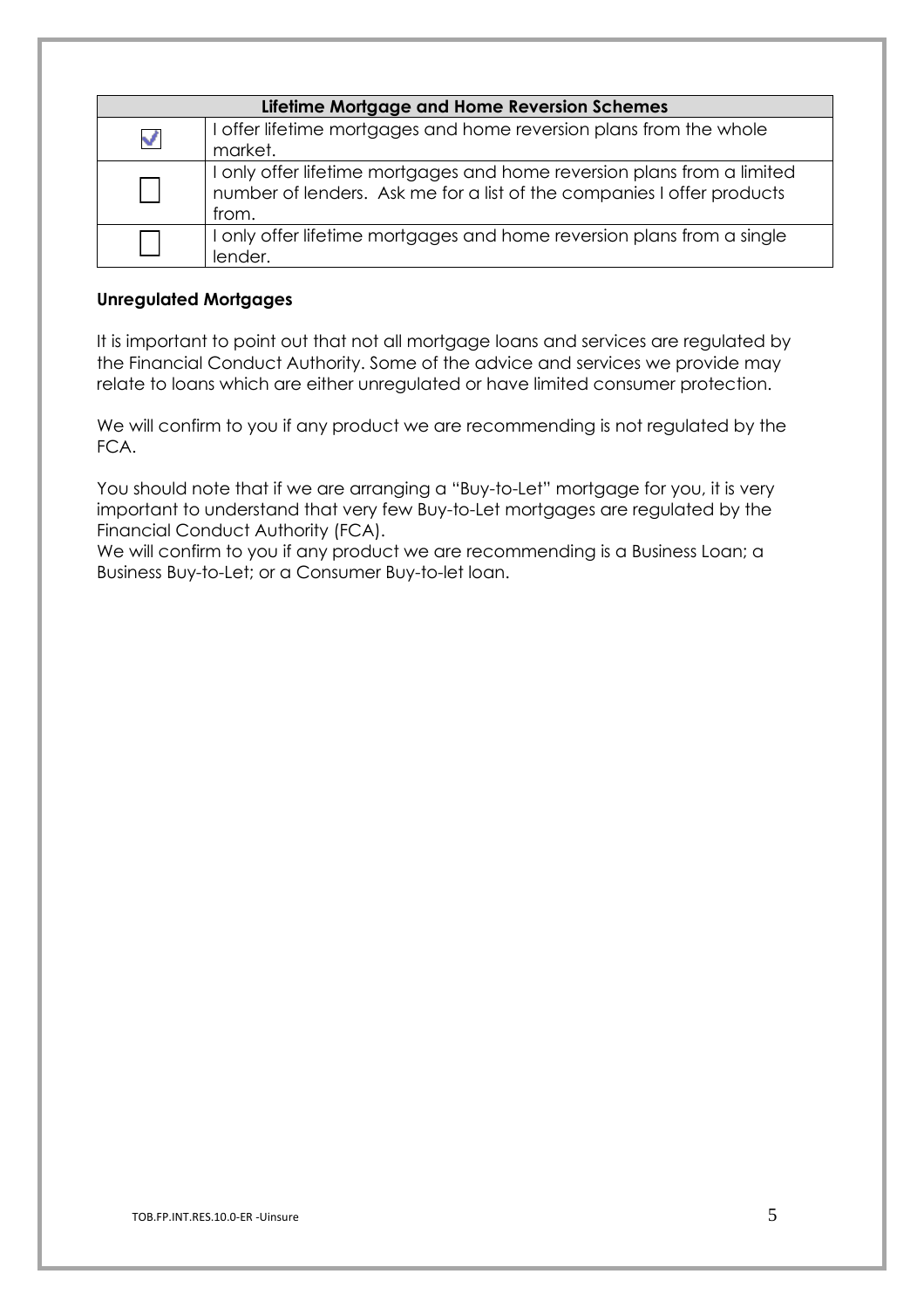# **WHAT YOU WILL PAY FOR MY SERVICES**

| <b>Insurance</b> |                                                                                                                                                                                                                                                                                                                                                                                                  |  |  |
|------------------|--------------------------------------------------------------------------------------------------------------------------------------------------------------------------------------------------------------------------------------------------------------------------------------------------------------------------------------------------------------------------------------------------|--|--|
|                  | A fee                                                                                                                                                                                                                                                                                                                                                                                            |  |  |
| V                | No fee for Life Assurance, Critical Illness, Income Protection, Accident<br>Sickness & Unemployment, Home Insurance, and Private Medical<br>Insurance. We will be paid by commission from the company. We will be<br>paid by commission from the company, that has already been included<br>in the premium.                                                                                      |  |  |
|                  | You will receive a quotation which will tell you about any other fees relating to any<br>particular insurance policy.                                                                                                                                                                                                                                                                            |  |  |
| Mortgages        |                                                                                                                                                                                                                                                                                                                                                                                                  |  |  |
|                  | No fee. We will be paid by commission from the lender. Or you could<br>choose a fee only option where you will pay a fee of (enter amount or<br>percentage) and we will pass on any commission paid by the lender to<br>you.                                                                                                                                                                     |  |  |
|                  | Should you wish you can request to view the commission rates from each<br>of the lenders we have considered at the time that we make our<br>recommendation to you.                                                                                                                                                                                                                               |  |  |
|                  | NB-The amount of commission will vary depending on individual<br>circumstances; the lender and product. The exact amount of the<br>commission will be explained to you before you apply for a loan.                                                                                                                                                                                              |  |  |
|                  | For residential mortgages:                                                                                                                                                                                                                                                                                                                                                                       |  |  |
| √                | Our Fees vary according to individual circumstances and we will agree<br>our fees with you before we undertake any chargeable work. Your fee<br>maybe calculated on a flat charge or a percentage basis. This fee is for<br>advice, research, recommendation, implementation (e.g. application,<br>administration of arranging the loan). We will also be paid by commission<br>from the lender. |  |  |
|                  | We typically charge 0.25% of the loan amount. For example on a loan of<br>£400,000 we would charge £1,000. Our maximum fee is 1% (e.g. £4,000 on<br>a loan of £400,000); and our minimum fee is a flat rate of £545.                                                                                                                                                                             |  |  |
|                  | Our fee is payable before we do any chargeable work is carried out, and<br>prior to mortgage application.<br>Should you wish you can request to view the commission rates from each<br>of the lenders we have considered at the time that we make our<br>recommendation to you.                                                                                                                  |  |  |
|                  | NB- The amount of commission will vary depending on individual<br>circumstances; the lender and product. The exact amount of the<br>commission will be explained to you before you apply for a loan. Or you<br>could choose a fee only option where you will pay a fee of 1% and we<br>will pass on any commission paid by the lender to you.                                                    |  |  |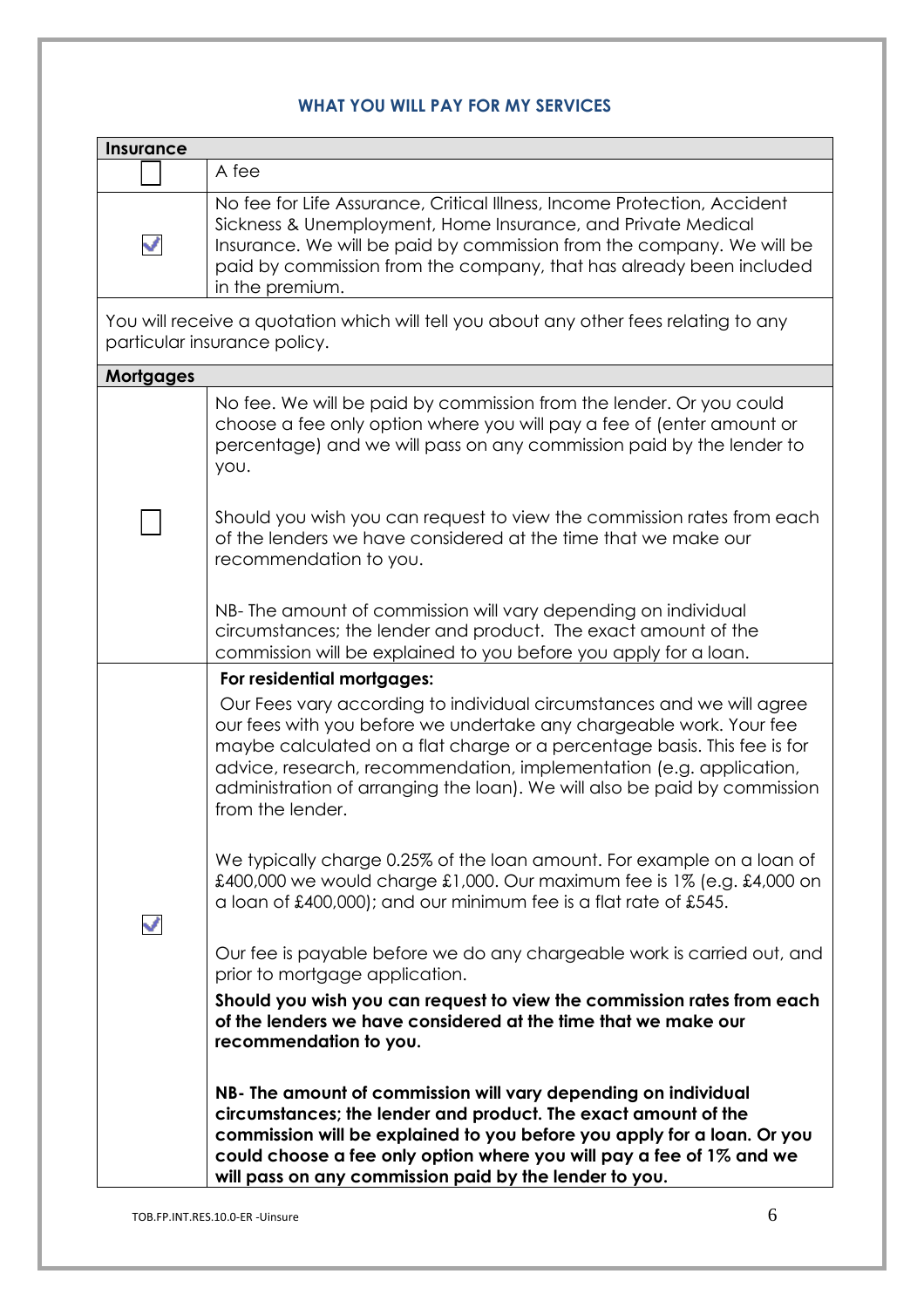|          | <b>Business Buy To Let; Consumer Buy To let:</b>                                                                                                                                                                                                                                                                                              |
|----------|-----------------------------------------------------------------------------------------------------------------------------------------------------------------------------------------------------------------------------------------------------------------------------------------------------------------------------------------------|
|          | Fees vary according to individual circumstances and we will agree our<br>fees with you before we undertake any chargeable work. This fee is for<br>advice, research, recommendation, implementation (e.g. application,<br>administration of arranging the loan). We will also be paid by commission<br>from the lender.                       |
|          | We typically charge 0.5% of the loan amount. For example, on a loan of<br>£400,000 we would charge £2,000. Our maximum fee is 1% (e.g. £4,000 on<br>a loan of £400,000); and our minimum fee is a flat rate of £545.                                                                                                                          |
| Ñ,       | Our fee is payable before we do any chargeable work is carried out, and<br>prior to mortgage application.                                                                                                                                                                                                                                     |
|          | Should you wish you can request to view the commission rates from each<br>of the lenders we have considered at the time that we make our<br>recommendation to you.                                                                                                                                                                            |
|          | NB- The amount of commission will vary depending on individual<br>circumstances; the lender and product. The exact amount of the<br>commission will be explained to you before you apply for a loan. Or you<br>could choose a fee only option where you will pay a fee of 1% and we<br>will pass on any commission paid by the lender to you. |
|          | If you ask us to refer you to a specialist broker for 2nd charge lending, we                                                                                                                                                                                                                                                                  |
| V        | will receive a payment from the broker if they arrange a loan for you. The<br>amount of the payment will vary according to circumstances but will<br>typically be $1\%$ (e.g. £1,000 on a loan of £100,000).                                                                                                                                  |
|          | You will receive a mortgage illustration when considering a particular mortgage, which<br>will tell you about any fees relating to it.                                                                                                                                                                                                        |
|          | <b>Refund of mortgage fees</b>                                                                                                                                                                                                                                                                                                                |
|          | If we charge you a fee, and your mortgage does not go ahead, you will receive:                                                                                                                                                                                                                                                                |
|          | A full refund if the lender rejects your application.                                                                                                                                                                                                                                                                                         |
| ✓        | No refund.                                                                                                                                                                                                                                                                                                                                    |
|          | Lifetime Mortgage and Home Reversion Schemes                                                                                                                                                                                                                                                                                                  |
|          | A fee of £1,495 payable at the outset. I will also be paid by commission<br>from the lender.                                                                                                                                                                                                                                                  |
|          | <b>Refund of mortgage fees</b>                                                                                                                                                                                                                                                                                                                |
| receive: | If we charge you a fee, and your lifetime mortgage does not go ahead, you will                                                                                                                                                                                                                                                                |
|          | A full refund if the lender rejects your application.                                                                                                                                                                                                                                                                                         |
| √        | No refund.                                                                                                                                                                                                                                                                                                                                    |
|          | <b>Message from the Financial Conduct Authority</b>                                                                                                                                                                                                                                                                                           |
|          | Think carefully about this information before deciding whether you want<br>to go ahead. If you are at all unsure about which equity release product<br>is right for you, you should ask your adviser to make a recommendation.                                                                                                                |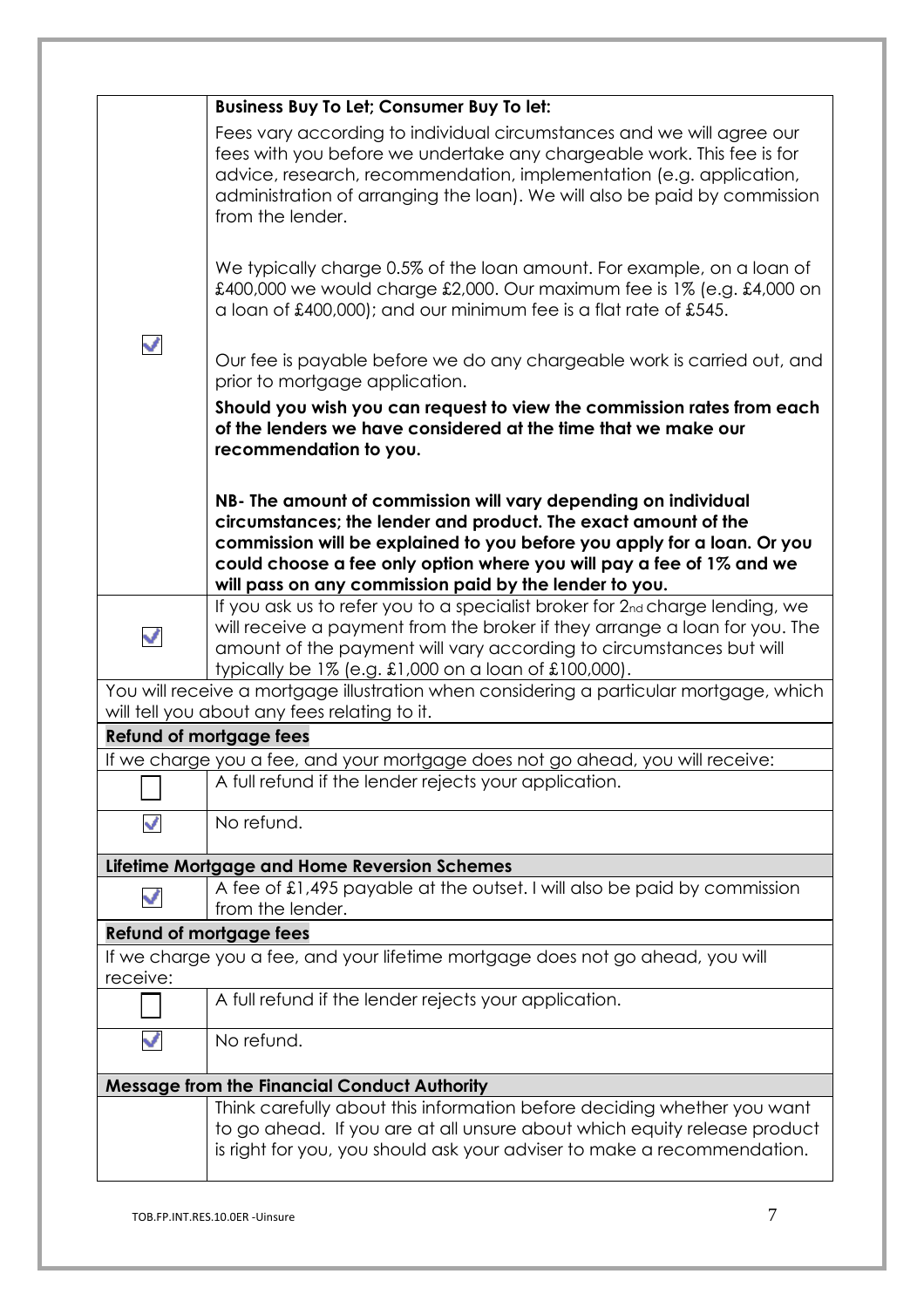| <b>Investment</b> |                                                                                                                                                                                                                                             |
|-------------------|---------------------------------------------------------------------------------------------------------------------------------------------------------------------------------------------------------------------------------------------|
| M                 | Standard fees – where you wish to take advantage of our full advice<br>process, or our ongoing service options. These are shown by way of<br>implementation and ongoing service fees, and it is likely that no VAT is<br>due on these fees. |
| $\mathcal{A}$     | Ad hoc fees – where you do not wish to subscribe to an ongoing service,<br>or where you want specific advice or project work. It is likely that VAT<br>may be due on these fees.                                                            |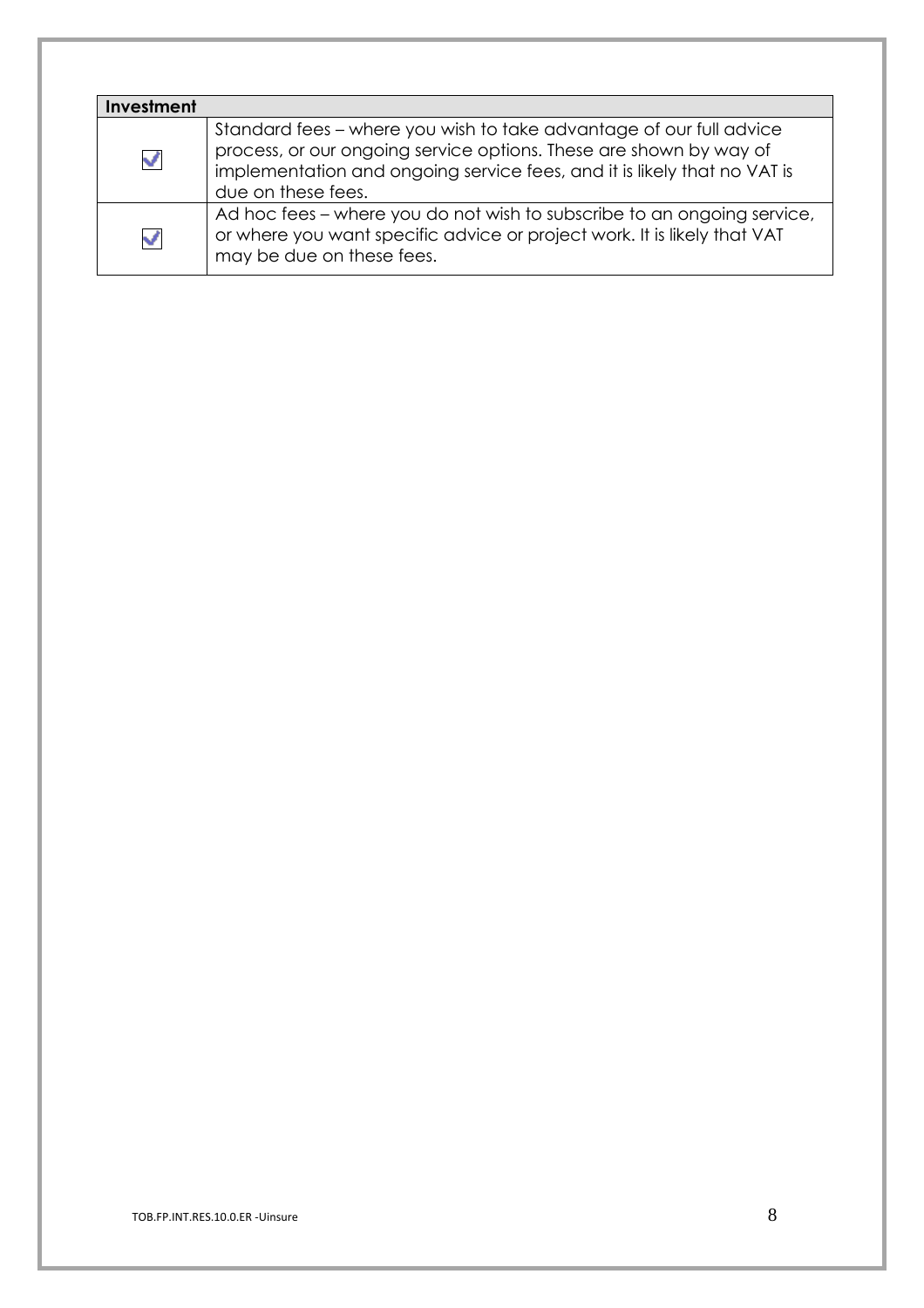## **INVESTMENT FEES - STANDARD**

As your adviser I will be paid by you for the advice I give you both initially and ongoing.

You will not incur any fees until we have agreed what they will be.

The sections below set out the different ways in which I can calculate the correct level of fee for the initial advice. Only one of these will apply and once I have a better understanding of your situation, I will confirm the appropriate fee structure and be able to give you the actual fee amount that will apply to you.

I am not able to receive or retain any other inducements from a product provider. Should I receive any additional fee, commission, monetary or non-monetary benefit because of a recommendation made to you, I will return this to the product provider to transfer it to you (as appropriate) and attempt to stop further payments/inducements being received.

We will act as the intermediary between the product provider(s) and you with a view to arranging the purchase of the Retail Investment Products as we have agreed.

Unless otherwise explained the fees below will cover a full advice process: understanding your current situation, objectives, attitude to risk, research to identify suitable solutions, documenting our recommendations and implementing the agreed solutions.

Fees for the design, production and implementation of a financial strategy are calculated as follows: -

## **In Respect of Lump Sum Investments and Single Premium Pensions**

#### **1. Percentage of amount invested**

The fee is calculated according to the size of the transaction, as set out below:- When our work involves investing a lump sum of money, our charges are:

#### **Initial Fees:**

- 3% on first £150,000,
- □ 2% on the next £100,000 and
- □ 1% on any balance

Our typical charge is 3% of the sum invested, which for an investment of £75,000 would be £2,250; and for

- 
- £100,000 would be £3,000

As there is a minimum amount of work involved with even relatively small sums to be invested, the percentage is typically higher for smaller investments, such as with an ISA.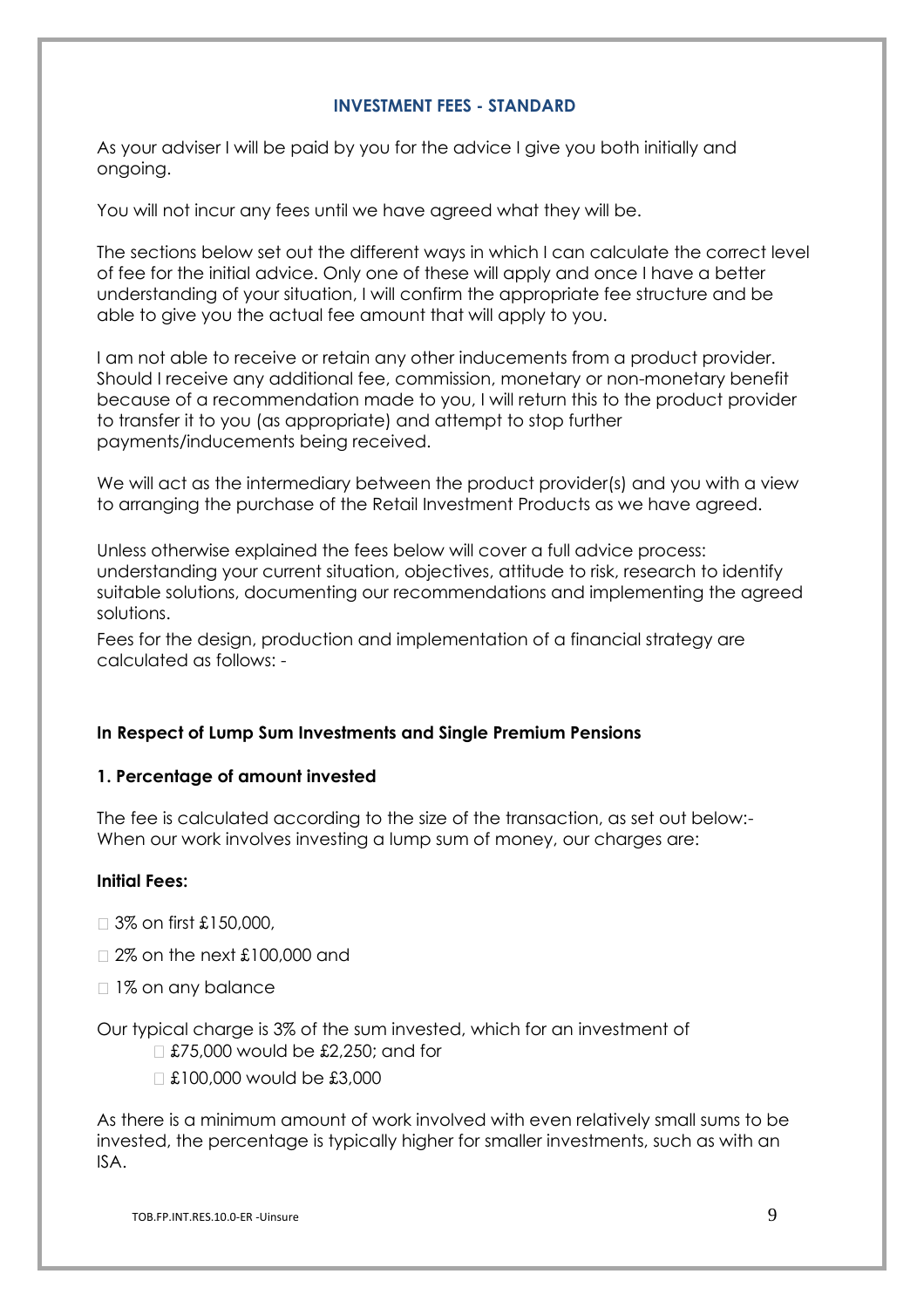Should you invest through regular contributions, our range of fees taken over 12 months are:

- $\Box$  50% of the first £250 of monthly contributions
- $\Box$  30% of the next £500 of monthly contributions
- $\Box$  and 10% over £750pm

Our typical fees are 50% of the first year's contributions.

For regular contributions of £150 per month, this would equate to £900.  $(12 \times \pounds150 \times 0.5)$ 

For regular contributions of £300 per month this would equate to £1,680. (12 x £250 x 0.5 plus 12 x £50 x 0.3)

The fees outlined above are raised when the investment is made and it is likely that no VAT is due on these fees.

If you ask us to stop work after agreeing to these charges you will be invoiced for the time spent on your case before we receive your instructions using the hourly rates detailed below.

If detailed recommendations with illustrations have not been provided and discussed with you at this point; it is likely that VAT is due on these fees.

# **2. Hourly Rate**

Our fee may be based on the amount of time involved to undertake work at the following hourly rates:

- Advice Diploma £200
- □ Advice Chartered £400
- □ Para planning support £75
- □ Travel and Administration £50

Based on our experience and the anticipated complexity of your circumstances we will give you an estimate of the cost for pieces of work in advance of starting chargeable work and will not exceed this estimate without your clear agreement. Travel time is charged if meetings are not held in our offices.

The typical time involved to complete the advice process in our offices by a diploma qualified adviser for a client with a single investment or to set up a pension arrangement will be:

- Adviser 6 hours at a cost of  $£1,200$
- Paraplanner 5 hours at a cost of £375
- A total of  $£1.575$

 $10<sub>10</sub>$  TOB.FP.INT.RES.10.0-ER -Uinsure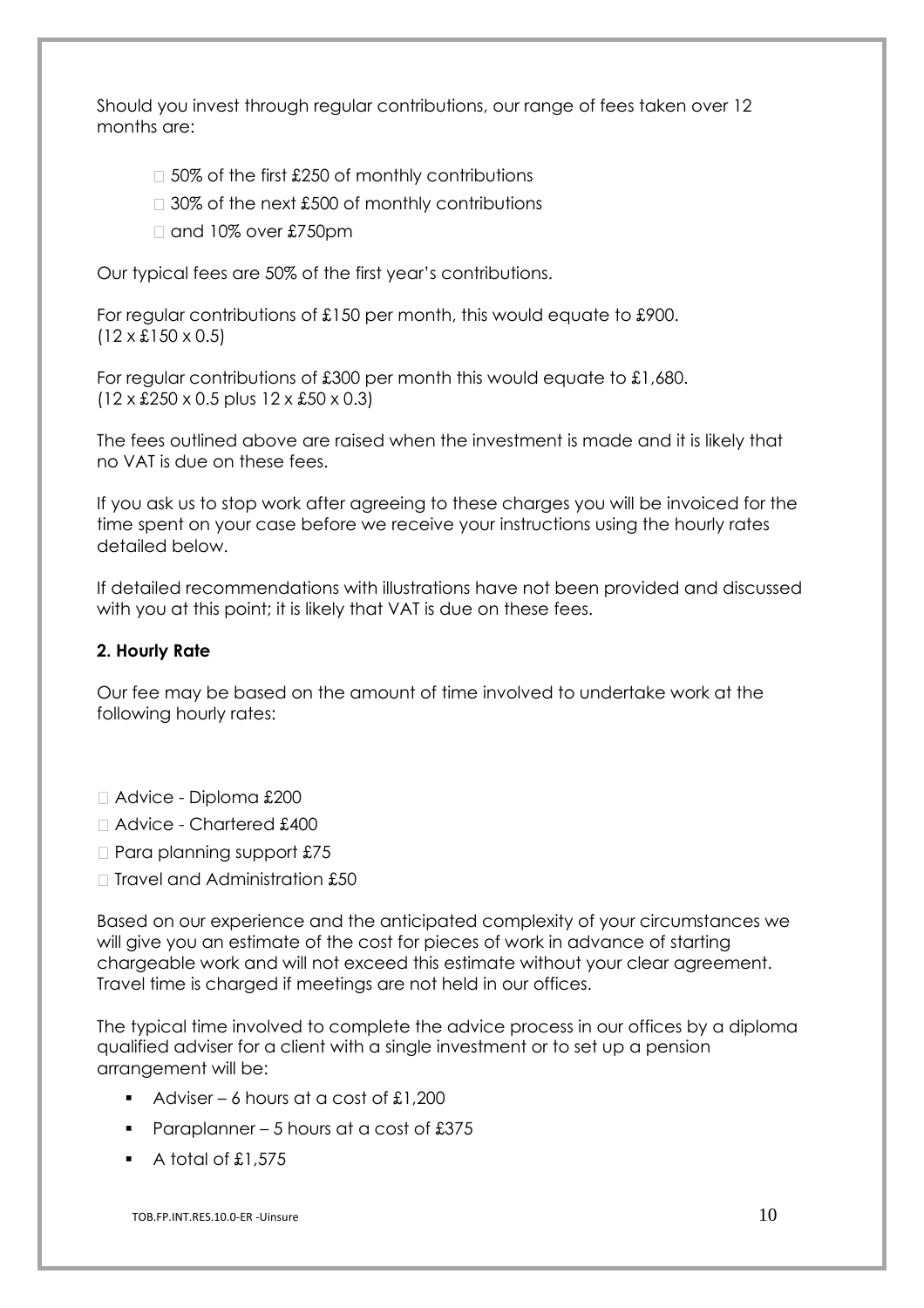For a Pension Transfer from two ceding schemes, in our offices, it will be:

- Adviser 4 hours at a cost of £800
- Paraplanner 8 hours at a cost of £600
- A total of £1,200

If you ask us to stop work after agreeing to these fees you will be invoiced for the time spent on your case before we receive your instructions. If detailed recommendations with illustrations have not been provided and discussed with you at this point; it is likely that VAT is due on these fees.

# **3. Fixed Rates**

We offer a range of advice services at fixed rates, set after an initial consultation. Full details of all fixed price services available will be provided on request but our typical fees for two levels of Financial Review are:

A. Full Financial Review £1,500

A fully documented review of a your assets and liabilities and net worth; current and projected income and expenses (e.g. projected into retirement); insurance policies, retirement provision and other investments, including an analysis of current product and fund features and estimated inheritance tax liabilities with generic recommendations to meet the your broad financial objectives.

B. Basic Financial Review £750

A simple documented review of current arrangements in relation to your objectives, orientated to meet a particular need (such as retirement income) with generic recommendations

If no further work is undertaken leading to an actual investment; it is likely that VAT is due on these fees.

Charges calculated using an hourly or fixed rate may be paid directly or be converted to a % of a subsequent investment, facilitated by the Product Provider.

## **Minimum Fees & VAT**

The fees outlined above are raised when the investment is made and it is likely that no VAT is due on these fees.

Any variation to this amount will be confirmed in writing to you before proceeding further. This may be for example for larger or more complex loans, or where your personal situation is more complex regarding income sources, taxation, residence and credit rating.

If you ask us to stop work after agreeing to these fees you will be invoiced for the time spent on your case before we receive your instructions using the hourly rates detailed overleaf.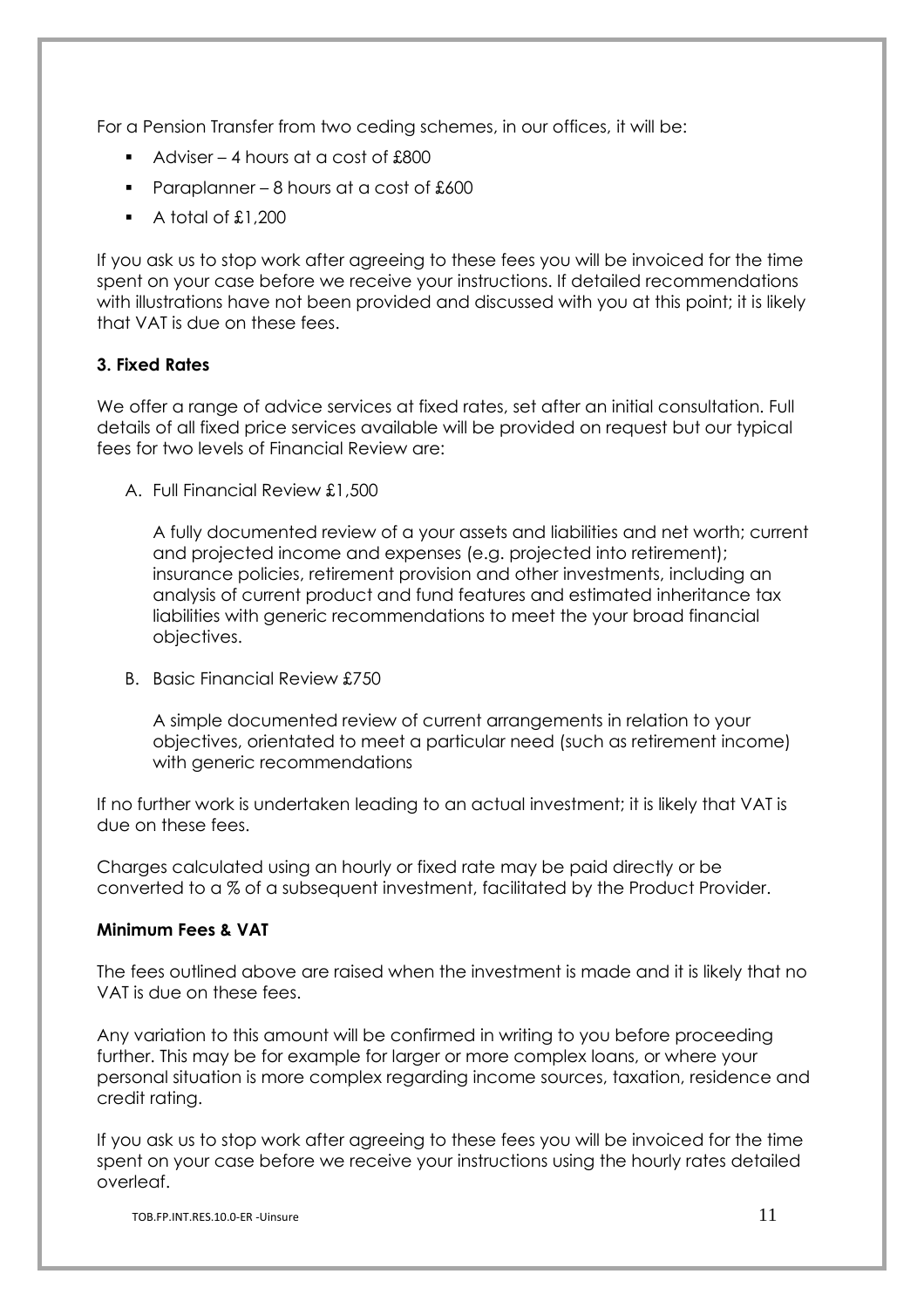$\Box$  After agreeing the fees, but before we do any work = 0% of agreed fees;

 $\Box$  After we have started researching your current arrangements and/or solutions, but before designing a solution = 25% of agreed fees;

 $\Box$  After we have started designing a solutions, but before we present our recommendation = 50% of agreed fees

 $\Box$  After we have presented our recommendation, but before we start implementation = 75% of agreed fees

After starting the implementation process = 100% of agreed fees. If detailed recommendations with illustrations have not been provided and discussed with you at this point; it is likely that VAT is due on these fees.

#### **Implementing Investment Solutions**

As with most investments there is a risk of loss, especially in the short-term (over periods of less than five years). If you need access to your money in the very short-term, then holding it in a risk-free bank account could be the right course of action. We will discuss these options with you, as well as providing a detailed suitability report for you to read in your own time, before we implement our recommendations. This will help ensure you understand the advice you have been given. Of course, if you have any questions we will be happy to help. You are not obliged to implement any of our recommendations. However, we may still charge a fee for our advice.

When we arrange an investment for you it will typically be made into a collective investment fund. These funds have a range of different investment strategies so we will recommend one that aligns with your attitude to risk and the period of time you wish to invest for.

These funds will typically be bought via an investment platform that we recommend for you. Once we have completed the advice process the investment will made for you in a timely manner, and in accordance with our Best Execution Policy. For example, for the majority of collective investments, they will be bought or sold at the next Valuation Point (typically 12.00 Midday) the next business day, after the instruction has been received by the platform.

Once we have agreed on an appropriate solution we will provide you with full details of the investment fund, platform, and all associated costs.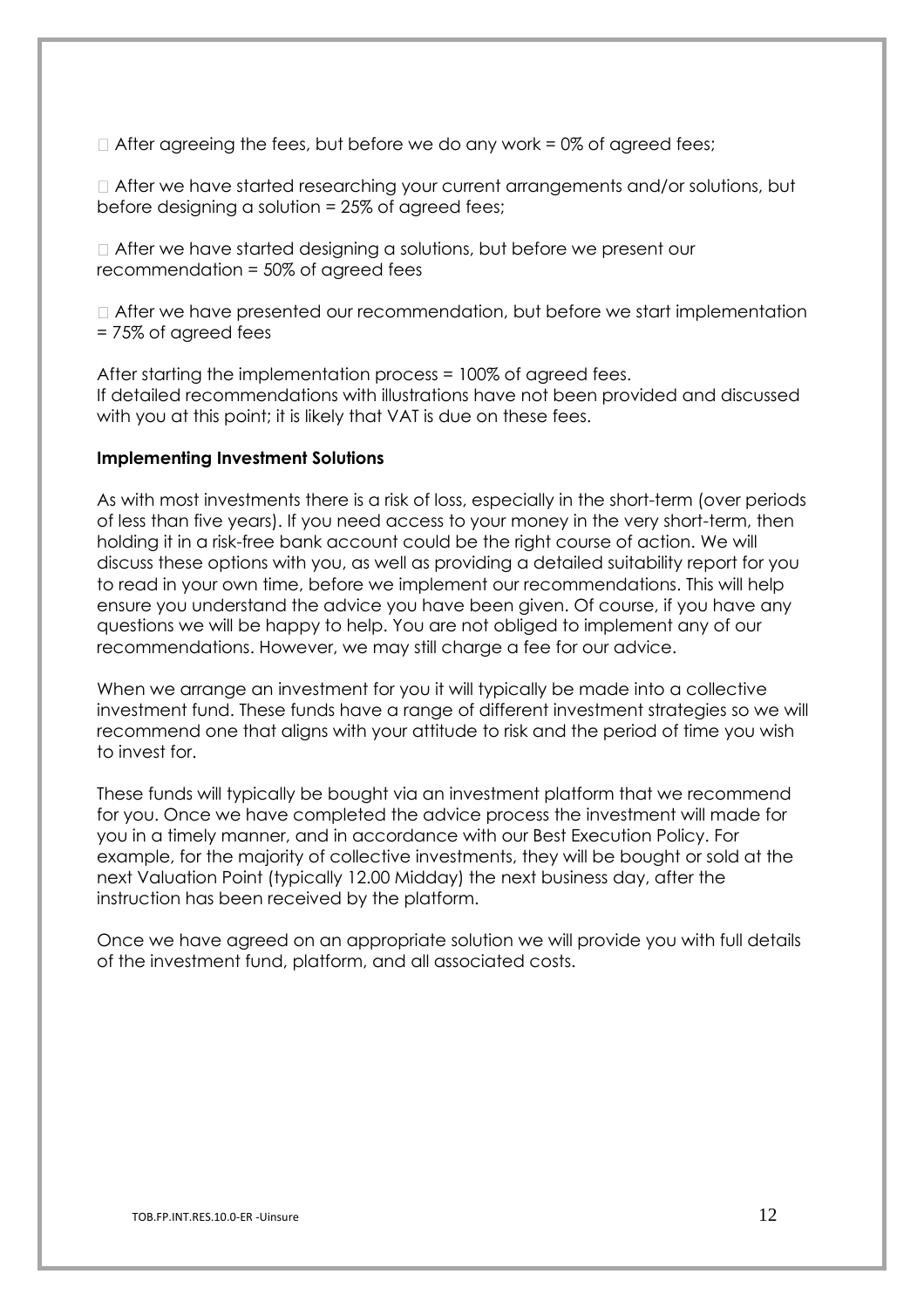# **ONGOING SERVICES & FEES - INVESTMENTS**

Set out below are the detailed elements for the indicative levels of ongoing service that we deliver to our clients. You can if you wish to, add or enhance levels of service with your adviser if you feel appropriate. Our fees for these services can be seen below

| Financial Management<br>Service | Where client's portfolios grow in terms of value, and<br>potentially complexity, these need to be managed and<br>reviewed appropriately. Building on our annual review<br>services, this offering has more frequent reviews and<br>opportunities to ensure clients are kept informed of<br>performance, and plans maintained in line with client's<br>circumstances and objectives. This may well include<br>consultations with other specialist advisers. |
|---------------------------------|------------------------------------------------------------------------------------------------------------------------------------------------------------------------------------------------------------------------------------------------------------------------------------------------------------------------------------------------------------------------------------------------------------------------------------------------------------|
| Financial Planning<br>Service   | A comprehensive service aimed at initial analysis,<br>recommendation and implementation in line with a<br>client's immediate needs. With ongoing review and<br>recommendation, this is a service to adapt to a client's<br>changing needs and circumstances.                                                                                                                                                                                               |
| Financial Advice Service        | A straightforward advice service typically centered on<br>immediate client issues and needs that require initial<br>analysis and recommendations. With ongoing review<br>delivered remotely and via advisory updates, this still<br>brings client awareness and peace of mind.                                                                                                                                                                             |

At a review, we will cover:

- Assessment of personal circumstances
- Review of your goals & objectives
- Reassessment of your attitude to investment risk/return & market sectors (asset allocation
- Review of investment performance & holdings
- Valuations & investment commentary
- Where appropriate, recommendations to keep your new / existing\* plans in line with your objectives

\*Advice on new investments/savings will be subject to out 'initial fees' as shown under our 'Investment Fees - Standard' section earlier.

Service will include recommending changes to existing investments to help meet your goals at an acceptable level of investment risk, providing fund analysis and valuations and a wide range of associated ad hoc services.

All service levels include a review, it is simply the style and frequency that alters as shown in the table overleaf: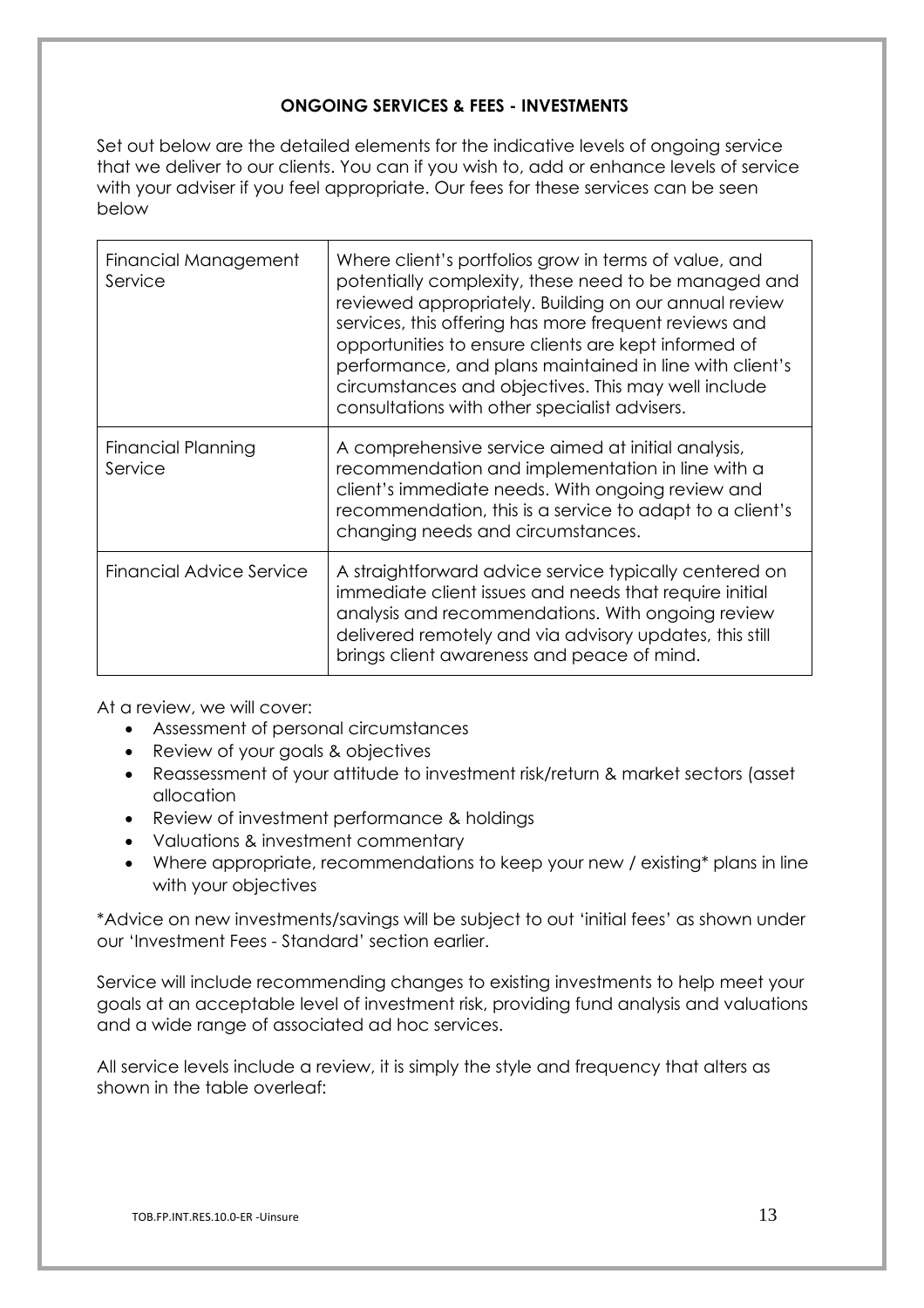| On Going Service Offering                                                                      | <b>Financial</b><br>Management Planning<br>Service | <b>Financial</b><br>Service | Financial<br><b>Advice</b><br>Service |
|------------------------------------------------------------------------------------------------|----------------------------------------------------|-----------------------------|---------------------------------------|
| Keeping you informed with pertinent and relevant<br><b>i</b> nformation                        | <b>YES</b>                                         | <b>YES</b>                  | <b>YES</b>                            |
| Annual valuation of plans invested via ourselves                                               | <b>YES</b>                                         | <b>YES</b>                  | <b>YES</b>                            |
| Telephone and e mail access to your adviser<br>included                                        | <b>YES</b>                                         | <b>YES</b>                  | <b>YES</b>                            |
| Option of an annual telephone review of your plans                                             | <b>YES</b>                                         | <b>YES</b>                  | <b>YES</b>                            |
| Annual Face-to-Face review meeting                                                             | <b>YES</b>                                         | <b>YES</b>                  | <b>NO</b>                             |
| Half Yearly Face-to-Face review meeting                                                        | <b>YES</b>                                         | <b>NO</b>                   | <b>NO</b>                             |
| Liaising with your other professional advisers i.e.<br>legal, accountancy without extra charge | <b>YES</b>                                         | <b>NO</b>                   | <b>NO</b>                             |
| <b>Annual Service Fee</b>                                                                      | 0.95%                                              | 0.8%                        | 0.5%                                  |
| Minimum fees that may apply                                                                    | £950                                               | £600                        | £300                                  |

Please note that as the fee is based on the investment value, the actual amount we received will increase (or decrease) in proportion to any increase (or decrease) in the value of your portfolio.

Alternatively, for clients and their families with more complex financial arrangements likely to need a range of support services over time such as IHT planning, remortgaging, taking retirement benefits over time and regular cash flow monitoring, we may agree a monthly retainer that reflects the service required, paid by standing order or direct debit. A typical fee will be £100 per month. Details are available on request.

# **Examples of Ongoing Fees**

If we look after you via our Financial Management service (as detailed above) & your investments are valued at £150,000, our fee is 0.95%. Therefore the annual payment to us will be £1,425.

If we look after you via our Financial Planning service (as detailed above) & your investments are valued at £80,000, our fee is 0.8%. Therefore the annual payment to us will be £640.

If we look after you via our Financial Advice service (as detailed above) & your investments are valued at £50,000, our fee is 0.5%. Therefore the annual payment to us will be £250.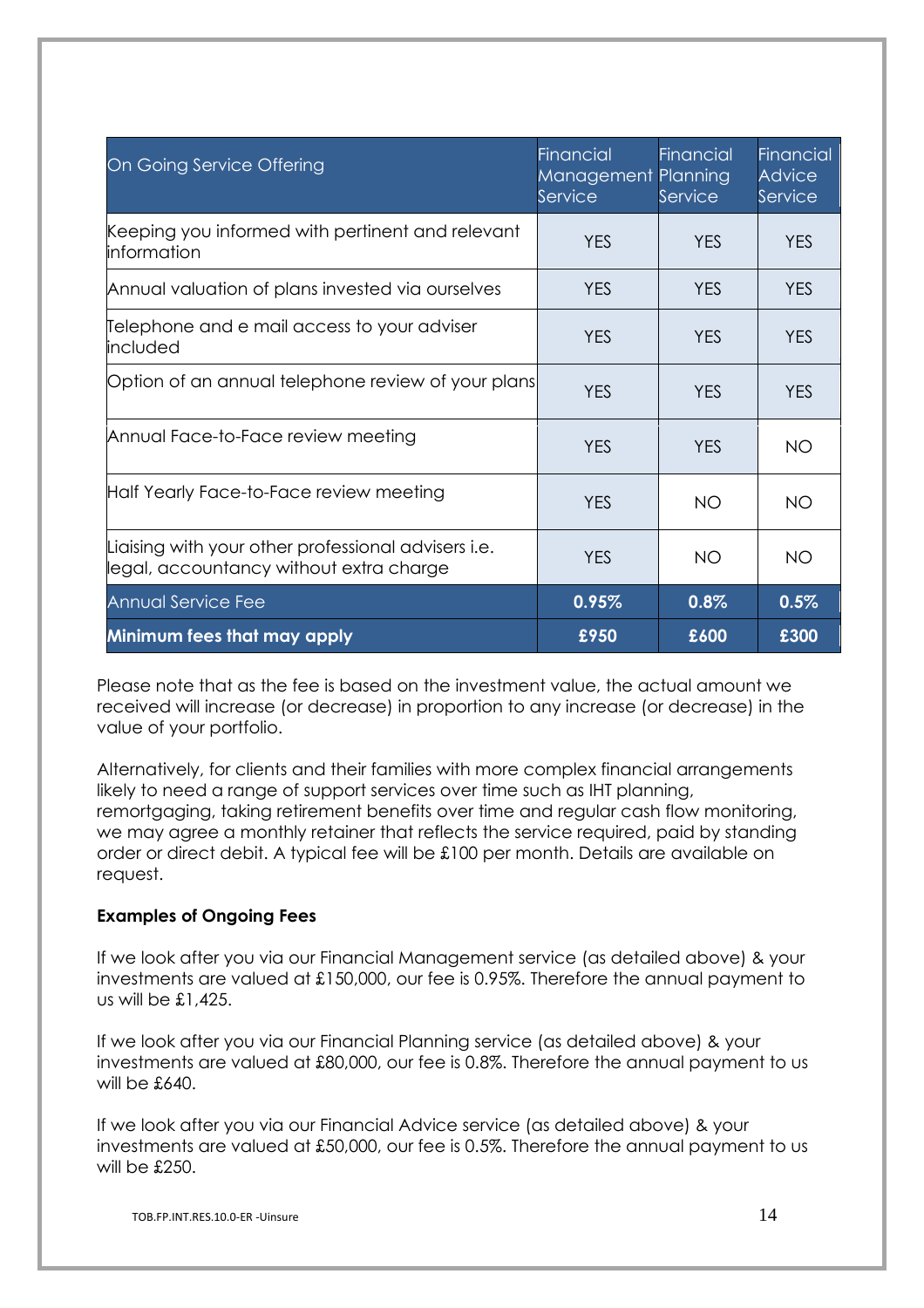**The elements that make up your ongoing servicing package are subject to alteration, I will notify you in advance and in writing if any of these aspects change.** 

## **Impact Of Fees**

When you make an investment there will be costs involved which will impact on your investment returns. These costs will typically comprise of the platform charge, the fund managers charge and our advice fee. As a typical example these charges may amount to 2.5% a year, so your investment return will be reduced by this amount each year. Your personalised illustration will clearly show the actual costs that will apply to your investment.

# **INVESTMENT FEES – AD HOC / WHERE NO ONGOING SERVICE IN PLACE**

If you do not wish to subscribe to an on-going service, we provide many services on an 'ad-hoc' basis. Should you require any services as noted below, or bespoke work to be carried out, we will be able to tailor a specific service. **Please note that implementation fees are in addition to the examples shown below.**

An additional fee may be required, typically calculated in accordance with our hourly rates, as shown at the bottom of the table below.

Prior to any work being agreed and carried out we will give an indication of the approximate amount of time that these tasks might take. These additional fees might be paid by single payment (e.g. by cheque), charged from your investment plan(s) or via regular monthly retainer payments (e.g. standing order).

Fees will depend on individual circumstances, but are typically:

| Face to face meeting to review your financial planning, confirm<br>your existing provisions, and identify areas of need and/or concern       | £750     |
|----------------------------------------------------------------------------------------------------------------------------------------------|----------|
| Advice and recommendation to address an agreed area of need<br>/ concern (e.g. retirement planning, estate planning, investment<br>solution) | £750     |
| Additional research fee per existing pension scheme                                                                                          | £250     |
| Advice on withdrawing money from your retirement funds                                                                                       | £500     |
| Regulatory & taxation updates                                                                                                                | £49 p.a. |
| Annual valuation                                                                                                                             | £152     |
| Annual risk profile questionnaire                                                                                                            | £252     |
| Annual telephone advisory update                                                                                                             | £403     |
| Additional reviews per session                                                                                                               | £400     |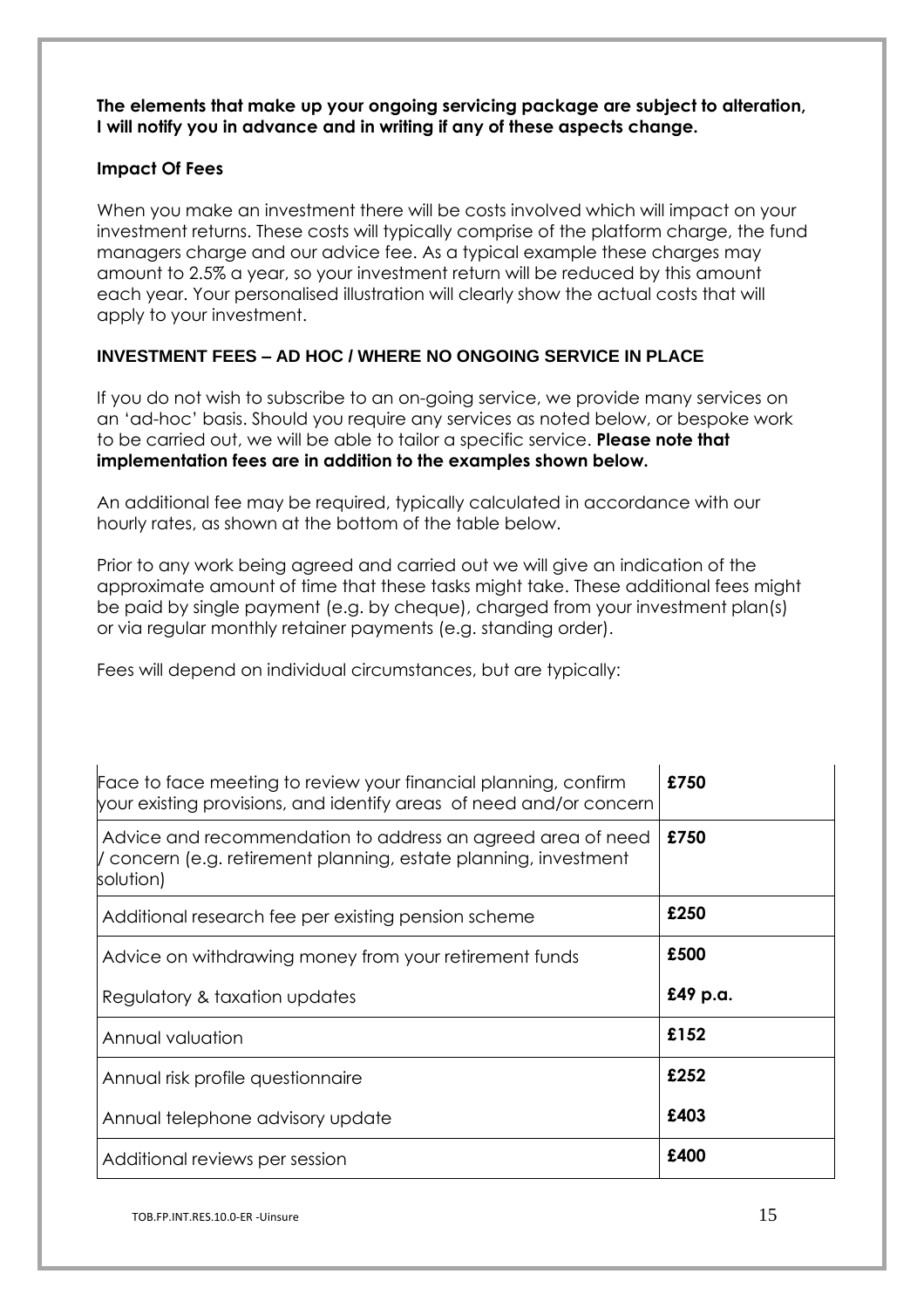For example - A client wishes to invest £100,000 and does not wish to be part of our ongoing advice services. The fees from the table that would typically apply are:

'Face to face meeting' to review your financial planning, confirm your existing provisions, and & identify areas of need and/or concern = £750 plus 'Advice and recommendation' to address an agreed area of need / concern (e.g. retirement planning, estate planning, investment solution) = £750 plus

Implementation fees will also apply as per the standard fees (e.g.  $3\%$  of £100,000) = £3000

Total fee =  $£750 + £750 + £3,000 = £4,500$ 

*Please note that these services on their own are likely to attract Valued Added Tax (VAT), in accordance with current HMRC (Her Majesty's Revenue and Customs) guidelines.*

**Where any of the above services are included in an ongoing service option, you will not be charged separately for these services.**

## **MORTGAGE & PROTECTION - ONGOING SERVICES & FEES**

Set out below are the details for the ongoing service that we deliver to our clients. You can if you wish to, add or enhance levels of service with your adviser if you feel appropriate (usually for an agreed fee).

There is no fee for the following level of service, as we will have been paid commission from the mortgage lender or insurance provider at inception of your mortgage or protection plans.

1. Communication - In order to provide you with a high quality service we may want to contact you regarding items we consider are of interest to you, or to make you aware of new opportunities. If this happens, we would like to contact you 2. Protection - It is important to ensure your current protection plans and provisions

remain in line with your requirements, which may change over time.

3. Mortgages - If we do not review your borrowing, you may end up paying more than you need to for your loans. We aim to contact you before any special terms of your mortgage expire. Ideally this will be 6 months beforehand. We encourage you to contact us should your financial circumstances change in the meantime.

We will make reasonable endeavours to contact you. Please be aware that should we not be able to review your mortgage before the end of any special term, this may result in you paying considerably more for your loan.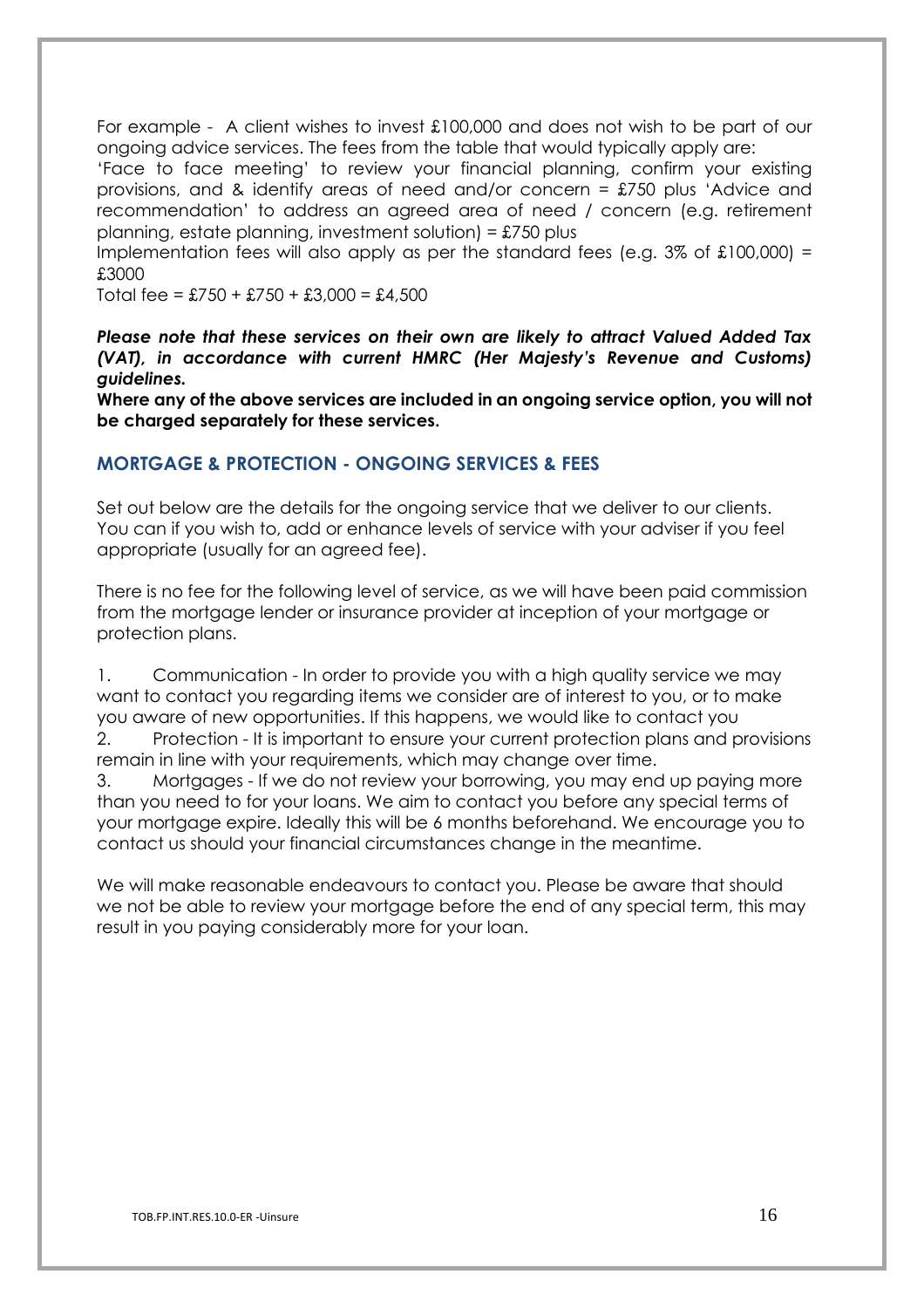## **OTHER IMPORTANT INFORMATION WE FEEL YOU OUGHT TO KNOW**

# **If You Are Not Happy With Our Service**

If you have a complaint about your Adviser or any financial advice you have received from your Adviser please contact us:

In writing: Quilter Financial Planning Complaints Department Riverside House The Waterfront Newcastle upon Tyne NE15 8NY

Email: [QFPc](mailto:QFP)omplaints@quilter.com Tel: 0191 241 0700

We will be happy to provide you with a summary of the internal procedures for handling complaints, this is available without charge upon request.

If you cannot settle your complaint with us, you may be entitled to refer it to the Financial Ombudsman Service (e.g. if we arranged insurance or a regulated mortgage product).

The Financial Ombudsman Service can be contacted as follows: The Financial Ombudsman Service, Exchange Tower. London E14 9SR

Telephone: 0800 023 4567 Email: [complaint.info@financial-ombudsman.org.uk](mailto:complaint.info@financial-ombudsman.org.uk) [www.financial-ombudsman.org.uk](http://www.financial-ombudsman.org.uk/)

You should note that if your Buy-to-Let Mortgage is not regulated by the FCA, you will NOT be entitled to refer the complaint to the Financial Ombudsman Service.

This is the current process. Should it change we will notify you the next time we meet by issuing you with an updated version of this document. If however, you want to have the updated version sooner you can request them at any time and I will provide you with the updated compensation process.

# **Our Regulator - The Financial Conduct Authority**

We are an appointed representative of Quilter Financial Services Limited (FCA Register number 440703) & Quilter Mortgage Planning Limited (FCA Register number 440718) which are authorised and regulated by the Financial Conduct Authority. Registered Office: Senator House, 85 Queen Victoria Street, London, EC4V 4AB.

The permitted business of Quilter Financial Services Limited and Quilter Mortgage Planning Limited is advising on and arranging pensions, investments, mortgages, life assurance and general insurance.

You can check this on the FCA's Register by visiting the FCA's website https://register.fca.org.uk/s/ or by contacting the FCA on 0300 500 8082.

TOB.FP.INT.RES.10.0-ER -Uinsure 17 The FCA address is: 12 Endeavour Square, London. E20 1JN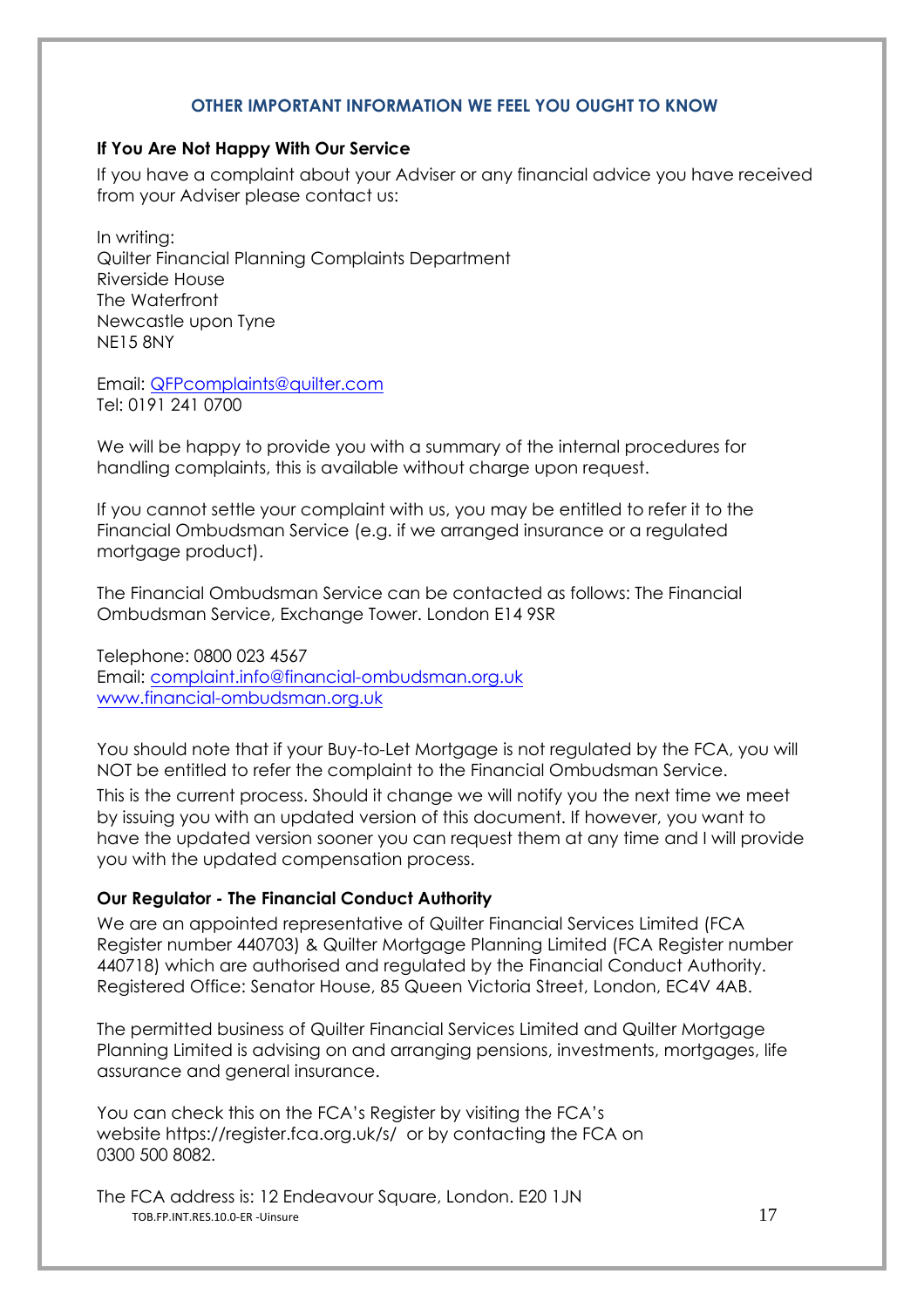# **Client Classification Levels For Your Protection**

The FCA has rules which affect the rights you have as a customer. In our dealings with you we will be representing you as the customer, rather than acting on behalf of an insurer.

We classify all our individual customers as 'retail' customers. The range of financial products and investments we recommend are tailored to meet the needs of retail customers. You will have rights under the Financial Ombudsman Service (FOS) and the Financial Services Compensation Scheme (FSCS). These rights will apply to the provision of the advice we provide.

In most cases these rights will also apply to the products we recommend. However there are some exemptions for specialist products such as Enterprise Investment Schemes and Venture Capital Trusts. Your adviser will let you know if the product recommended will not have rights under the FOS or FSCS.

There are other classifications of customer that don't have these rights. These are "professional" customers and "eligible counterparties".

You have the right to be classified as a professional client and revoke this status on request. Should you feel you have the skills knowledge and experience to be a Professional client and don't wish to have the same protection afforded to retail clients, please let me know and we will complete the forms necessary to reclassify you.

If you have any questions regarding your classification (e.g. if you are a large company), please write to Quilter Financial Planning Ltd Compliance Department, Riverside House, The Waterfront, Newcastle upon Tyne, NE15 8NY or to the Financial Ombudsman Service and FSCS.

## **Client Money Peace Of Mind**

We do not handle Client Money. We never handle cash and will only accept a cheque made out to us in settlement of Advice and Service fees. Our preferred method of payment is via bank transfer.

# **Your Duty of Disclosure**

Any financial advice we provide will be based on your personal financial circumstances and objectives. It is important that the information you give us is both accurate and a true reflection of your current circumstances.

It is your responsibility to provide complete and accurate information to a provider (a provider being for example, an organisation that provides insurance, mortgage, or investment related plans).

It is important that all statements made on any proposal form, or on any additional documentation are full and accurate.

Please be aware that if you fail to disclose any relevant information, or any change of circumstances to a provider, then the terms of your desired plan may be invalidated (e.g. an insurance claim may not be paid). We strongly recommend that the information you provide is checked thoroughly prior to submission.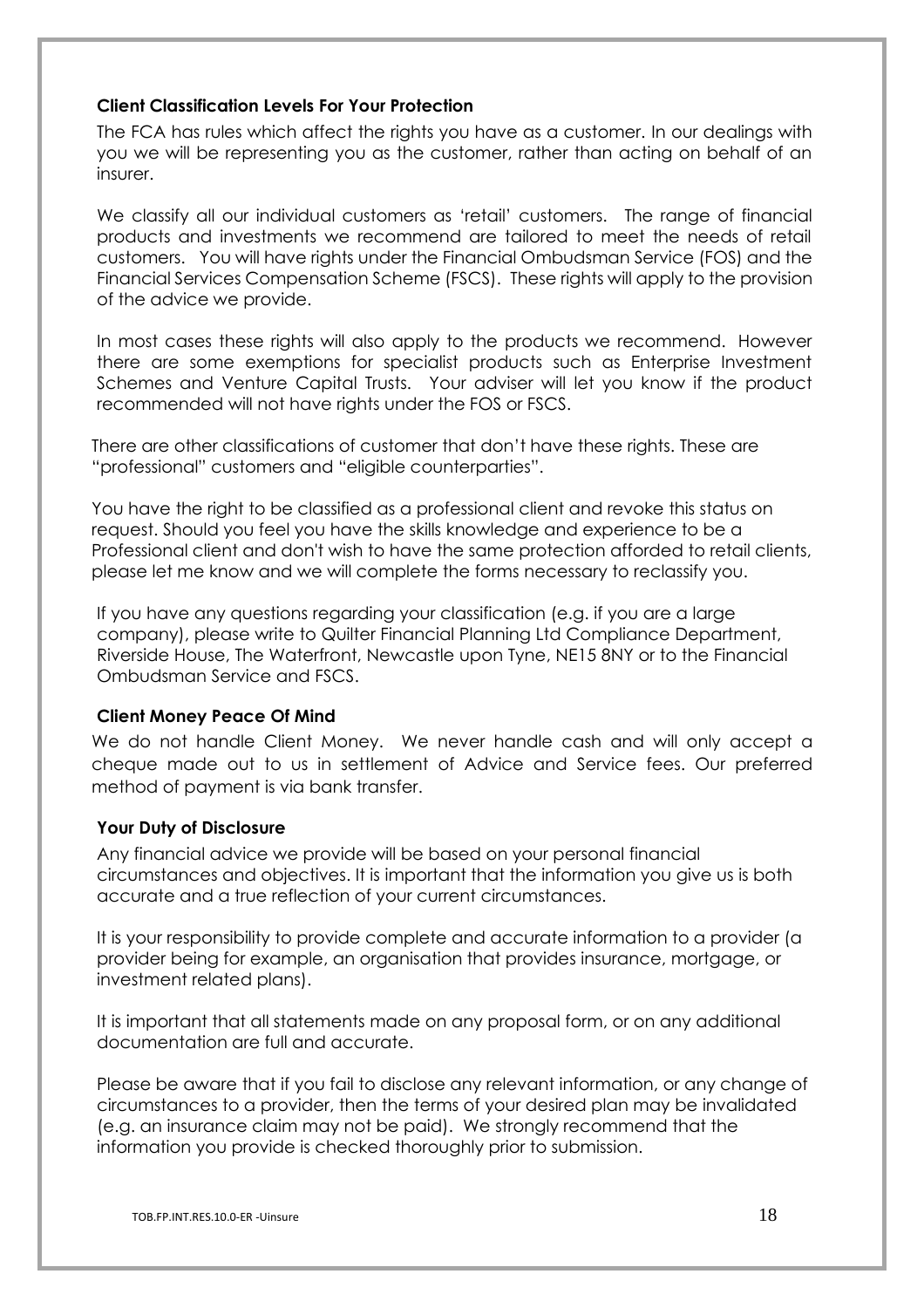## **Investment Advice and Recommendations Scope**

Any investment advice your adviser provides will be based on your personal financial circumstances and objectives. We will confirm these and the reasons for any recommendation in a Suitability Advice Report.

If you have asked for any restrictions on the types of investment or the markets you wish to invest in, these will be confirmed in the Suitability Advice Report. We will always make it clear when products are not within the 'regulated' scope, and advise you of your rights.

# **Paying For Advised Services**

Where payments are facilitated through a product, this will impact the actual amount remaining invested. Payment of the initial Advice and Ongoing Service fees facilitated by the relevant Product Providers or Platform administrators will be as a percentage of contributions invested or of the value of the plan's value/funds under management as at the anniversary of the initial investment. As such, the cash equivalent amount will vary depending on the value at the time.

Providers/Platform administrators will detail the specific process they operate to facilitate a fee in their literature. If you opt to pay the Adviser Charge directly (not through a product) an invoice will also be provided, which must be settled within 14 days of issue (we reserve the right to charge interest on late payments at a rate of 3% above Bank base rate).

Full details of the final Advice will be provided in the Suitability Advice Report. Full details of any future Service fee will be provided either in the Suitability Advice Report or 'Authority to Proceed' document prepared for you by your Adviser. You may also be asked to sign and return a copy of the Authority to Proceed document to confirm your understanding and acceptance of the arrangements.

## **Cancellation / Termination of Authority**

The Ongoing Service fee or our authority to act on your behalf can be cancelled at any time without any penalty by email or post using contact details provided. These methods ensure we have an audit trail for your instruction. You will be responsible for cancelling any instructions from your bank. If the fee is being taken from your investments we will endeavour to instruct the Provider, Platform or DFM to stop the fee within 5 working days of receiving your instructions and refund any over payment if we are unable to meet this commitment.

You may ask us for an updated estimate of your advice fee at any time and you may ask us not to exceed a given amount without checking with you first.

## **Investment Advice Refunds**

Our standard policy is that in circumstances where this agreement is terminated, a recommendation is not followed through to implementation, or a product arranged is cancelled at any time, no refunds will be given and all work undertaken will be billable and due. Please note that this does not affect your statutory rights or ability to complain.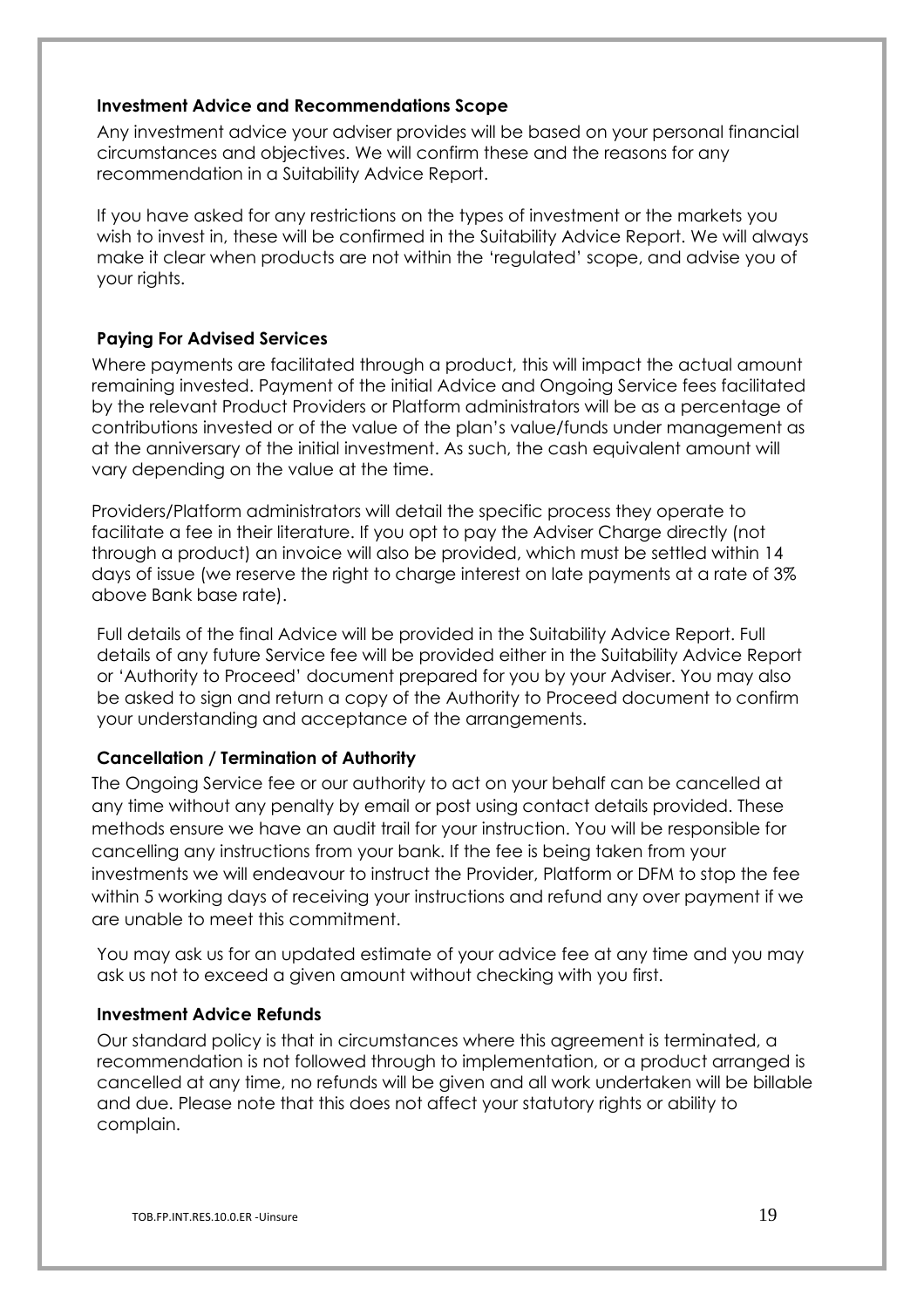If you cancel your investment(s) in the cooling off period or stop regular contribution payments the fee will no longer be due unless a minimum fee is stated in this Terms of Business and your Adviser Charging Agreement/Authority to Proceed.

#### **Language**

Unless agreed by us at outset all communication will be completed in English. We will communicate in a manner that is convenient to you, this could include Face-to-Face meetings, Post, E-mail and by telephone.

## **Location of Advice**

All advice will be conducted in the UK. We do not have permissions to give advice when either you or I are located in any overseas location.

#### **Timing of Reports**

Financial Planning: I will send you a Suitability Advice Report setting out the reasons for my recommendation at the time of my recommendation and where applicable before implementing any advice that I have recommended. Mortgage Advice: I will send you a Suitability Advice Report setting out the reasons for my recommendation within 15 days of making that recommendation. Protection Advice: I will send you a Demands and Needs statement setting out the reasons for my recommendation, before the policy starts. If I am advising you by telephone, and the policy starts on the same day the Demands and Needs statement will be sent by the end of the next working day.

If you would like this in an alternative format e.g. Braille, Moon, Clear and Large Print, Audio documents (Cassette, CD, MP3 or Wav) or any other languages please let me know.

# **VAT**

The service we provide is described as an 'intermediation' service. This means we provide advice with the intention of acting between you and a product provider to arrange a financial product or service. If we did not do this we would be liable for VAT on the fees charged. VAT is not applicable on the fees we charge for intermediation services. In arranging the sale of retail financial products an adviser fee made for advice, even if you decide not to proceed with the purchase of the recommended product, will remain VAT free where the adviser has provided you with full advice services up to that point, including all relevant documentation.

The adviser fee made for an ongoing service is also VAT free provided it is in respect of an intermediation service. This means activities such as topping up an investment or utilising available investment tax allowances, such as the ISA allowance. In the event that the advice services we provide become ancillary to our intermediation services, VAT may become chargeable (e.g. we review your entire financial circumstances but make no or limited recommendations).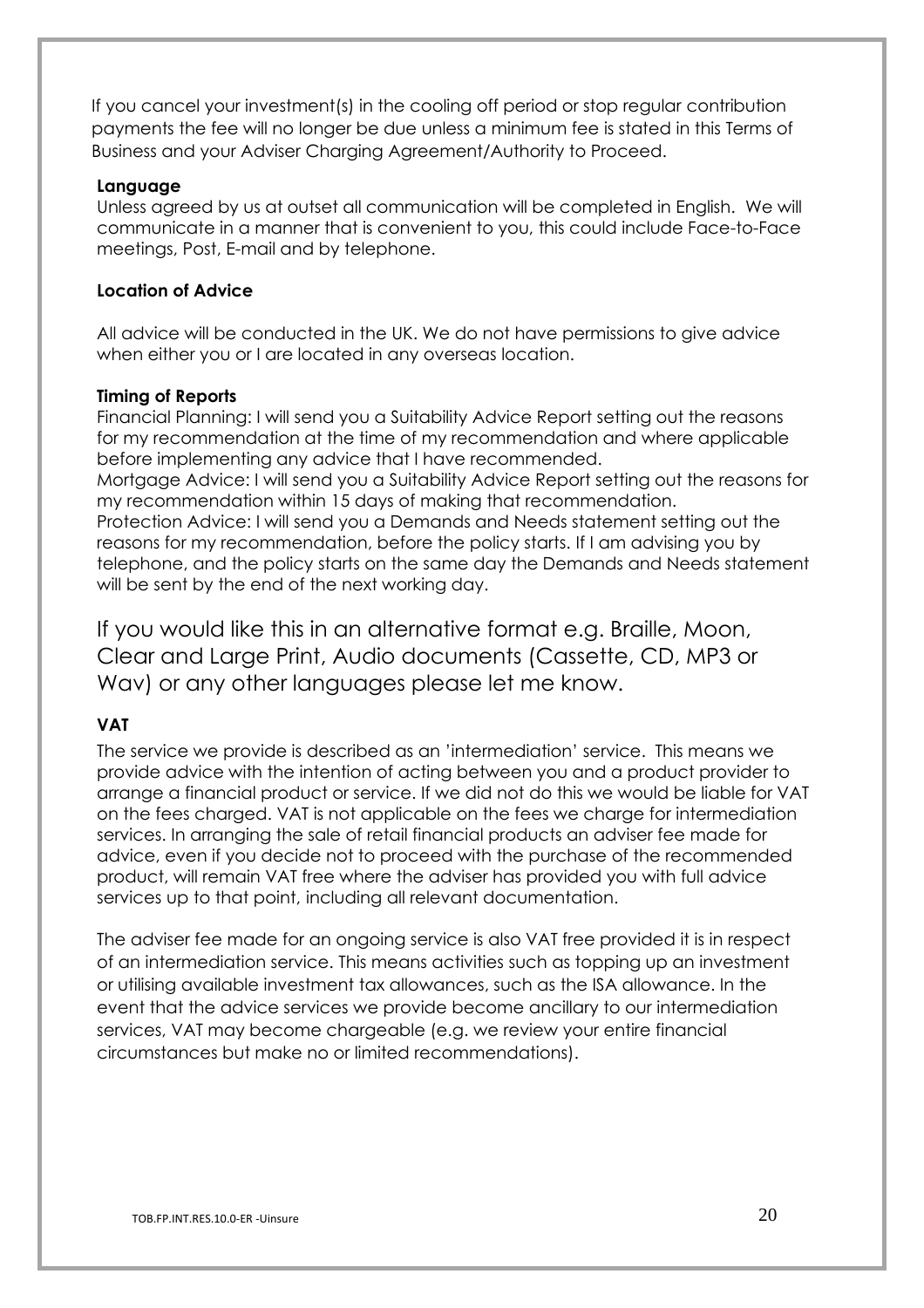Should this change in the future, and where VAT becomes due, we will notify you before conducting any further work. In any case, where VAT is payable on our services it will be charged in addition to the agreed fee.

However, where a Discretionary Fund Manager (DFM) forms part of a solution, then VAT may become chargeable.

# **Declaration of Other Interests**

To ensure that customer interests are always put first, we operate a robust Conflict of Interest and Inducements Policy. If a potential conflicts of interest does arise it will be actively managed, and we have arrangements in place to ensure that all our clients are treated fairly. If we feel that our interests conflict with yours, you will be contacted and we will obtain your consent to proceed. Our conflict of interest policy is available on request.

# **Our Loans and Ownership**

Quilter Financial Services Limited and Quilter Mortgage Planning Limited are part of the Quilter Group. The Quilter Group of companies offer a range of pension, protection and investment solutions through both a UK and International platform. This may rise to a potential conflict of interest where a company within Quilter Group has a suitable solution for your needs. If such a situation occurs, I will ensure that my recommendation is the best execution of your needs. I will also highlight the potential conflict of interest at the time of making the recommendation.

# **Addressing Financial Crime**

All transactions relating to the services provided by us are covered by Money Laundering, Terrorist Financing and Transfer of Funds Regulations 2017. The FCA also requires that we have appropriate measures in place to prevent the furtherance of financial crime.

Our responsibilities include but are not limited to verifying the identity and address of our clients and any third party making payments on their behalf. If required you must supply proof of your identity in accordance of the above Regulations. Identity verification checks may include electronic searches of the electoral roll and the use of credit reference agencies, which will result in a soft 'foot-print' on your credit records. This foot-print is not visible to other financial service providers and does not affect your credit rating in anyway. In accordance with the Data Protection Act 2018 acceptance of these terms and conditions represents your permission for us to access this information.